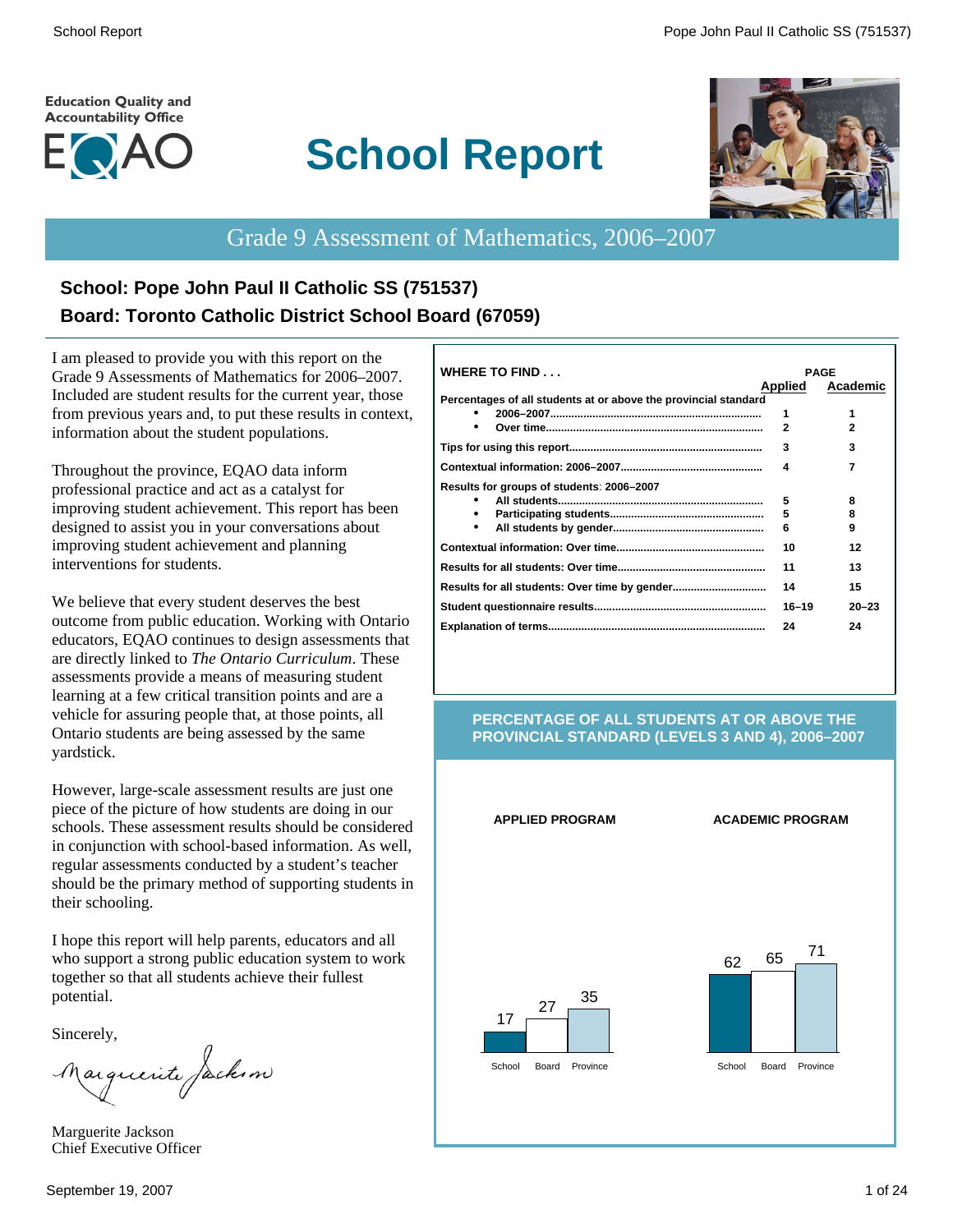#### **PERCENTAGE OF ALL STUDENTS AT OR ABOVE THE PROVINCIAL STANDARD (LEVELS 3 AND 4) OVER TIME**

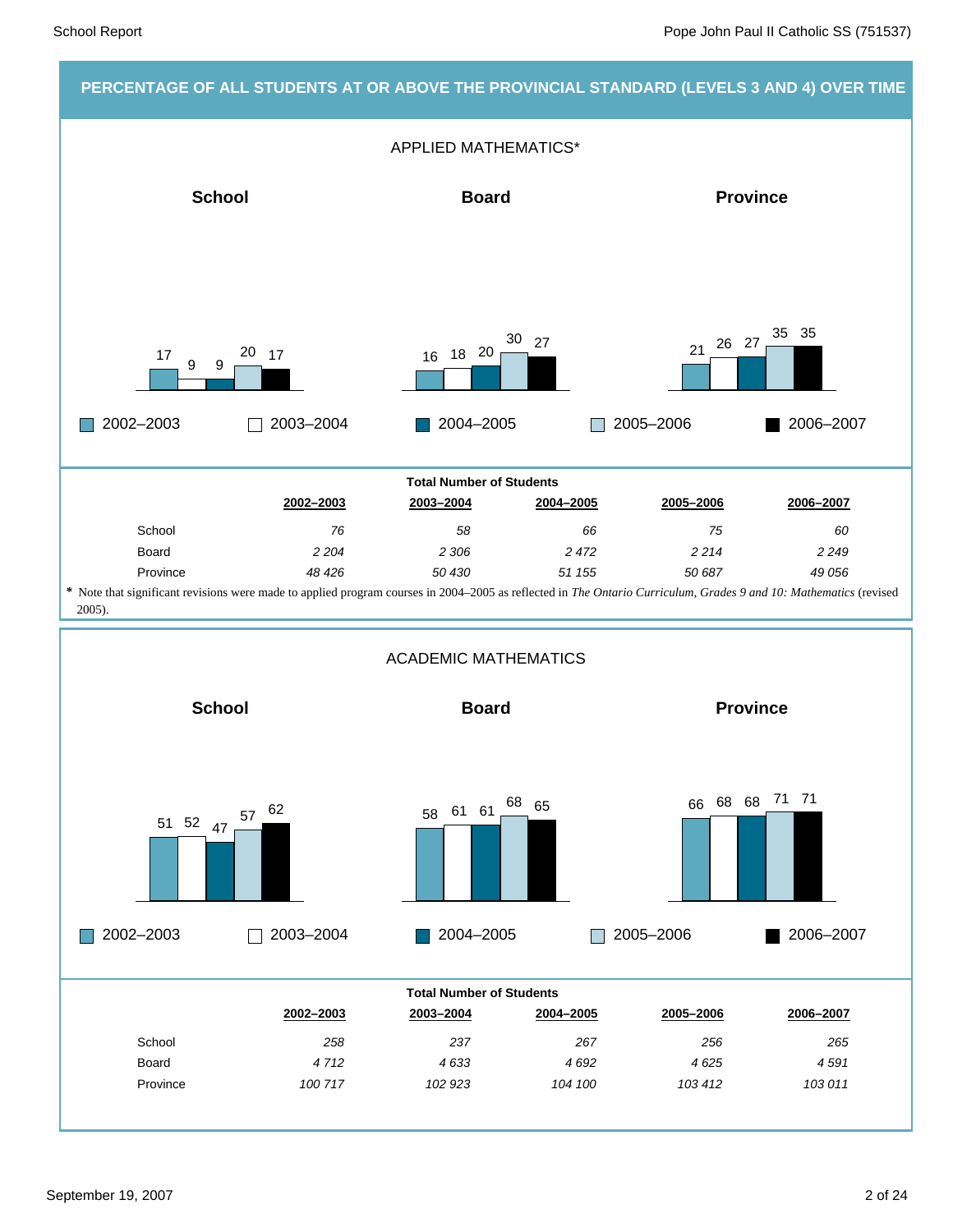# **TIPS**

The applied and academic mathematics programs are different and should be considered separately.

Note: Students in locally developed programs do not participate in these assessments.

#### $\mathfrak{C}$

Each school or board is unique. To appreciate the distinctive character of a school or board, look at the contextual information to understand the features and characteristics of the community it serves.

#### $\alpha$

This assessment captures the performance of students at one point in time each year. Consider the results along with other information about students' achievement in mathematics.

#### $\alpha$

Exercise caution when interpreting results for small schools or boards. Results may vary considerably from year to year, and differences may look exaggerated. For example, in a school of 30 students, a difference of 10% represents only three students.

#### $\mathfrak{C}$

Trends may be difficult to identify or to interpret. This is especially true when groups are small or in schools where there is a high turnover in the student population.

#### $C<sub>3</sub>$

EQAO values students' privacy. Results are not reported publicly for schools where fewer than 15 students participated, because it might be possible to identify individual students.

# **WHAT IS IN THIS REPORT?**

This report shows how well students have met curriculum expectations for either the applied or academic mathematics program to the end of Grade 9. Students complete two booklets that allow them to show what they know in mathematics. The assessment is based on *The Ontario Curriculum: Mathematics, Grades 9 and 10.*

#### **This report includes**

- results for this year;
- a comparison of results over the past four years to aid in monitoring improvement and
- $\bullet$  information about the characteristics of the students who participated.

#### **Specifically, you will find**

- $\bullet$  summary graphs showing the percentage of students achieving the provincial standard in either applied or academic mathematics;
- $\bullet$  detailed tables and graphs showing results for all levels of achievement, participation information and results for gender
- student questionnaire results and
- $\bullet$  an explanation of all terms used in this report.

### **HOW TO USE THIS REPORT**

- ¨ Examine the contextual information to understand the similarities and differences between this school, the board and the province; the board and the province. Consider the challenges that any differences might present.
- Examine the school results for applied and academic mathematics.
	- Are these results consistent with what you would expect?
	- · How do the school results compare to the board and province; the board results compare to the province?
	- · How do these results compare over time? Note that significant revisions were made to applied program courses in 2004–2005 as reflected in *The Ontario Curriculum, Grades 9 and 10: Mathematics* (revised 2005).
	- What influence might students' attitudes have on student performance?
- Speak to the school principal or the school council chair about the goals for school improvement related to mathematics.

The Education Quality and Accountability Office is an independent agency that gathers information about student achievement through province-wide assessments. Each year, all Grade 9 students in applied and academic mathematics take part in this assessment across Ontario. Individual results are reported to students and to parents and guardians. School, board and provincial results are released publicly.

Learn more about us at www.eqao.com.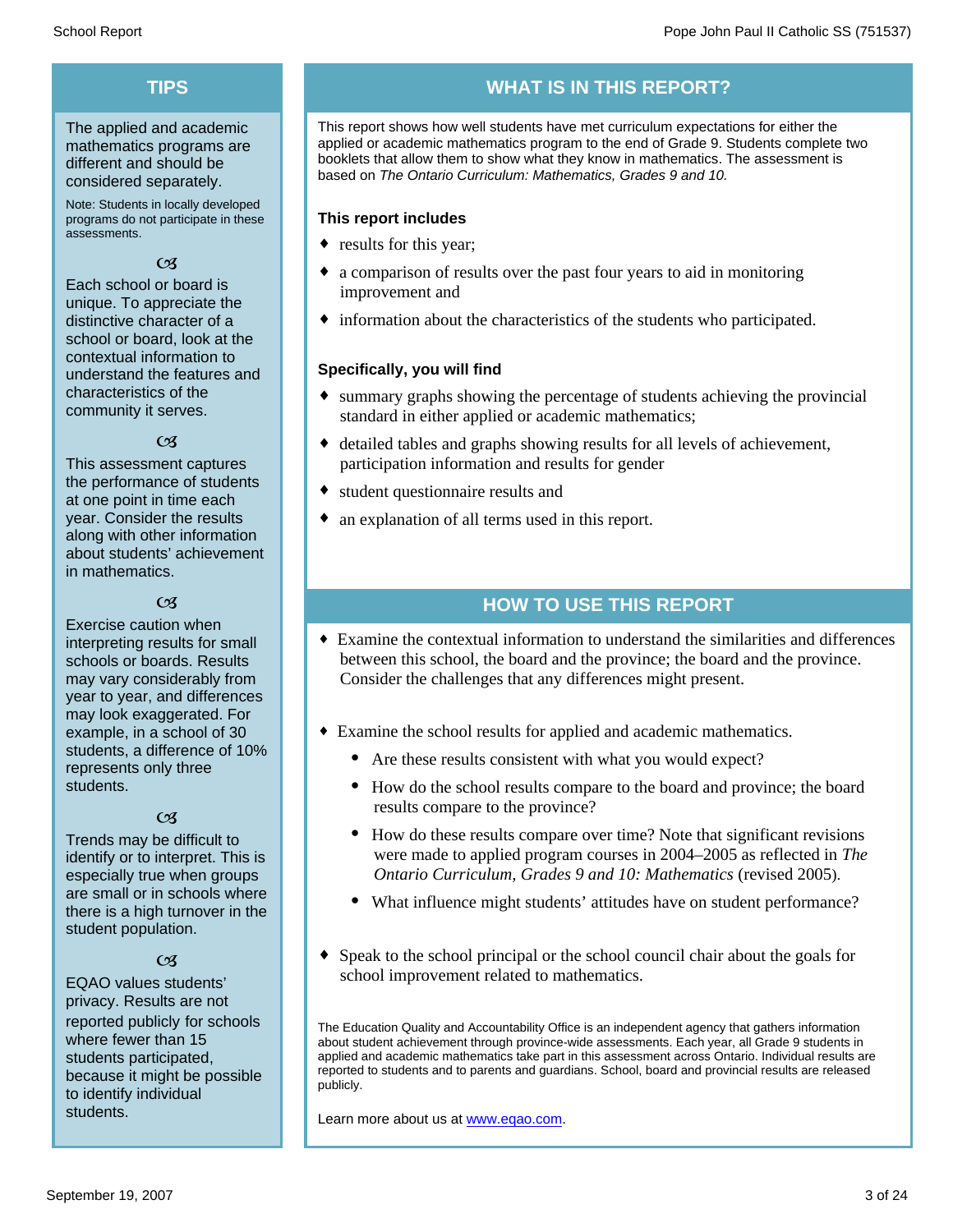### Grade 9 Applied Mathematics Program, 2006–2007

### **Contextual Information**

This information provides a context for interpreting the school's applied mathematics program results.

|                                                                                            | <b>School</b>  |                | <b>Board</b>                                 |         | <b>Province</b> |          |
|--------------------------------------------------------------------------------------------|----------------|----------------|----------------------------------------------|---------|-----------------|----------|
| <b>Enrolment</b>                                                                           |                |                |                                              |         |                 |          |
| Number of students in applied mathematics program                                          |                | 60             |                                              | 2 2 4 9 |                 | 49 056   |
| Number of classes with students in applied mathematics program                             |                | 3              |                                              | 133     |                 | 2 9 0 9  |
| Number of schools with applied mathematics classes                                         |                | Not applicable |                                              | 34      |                 | 712      |
|                                                                                            |                |                | Number Percent Number Percent Number Percent |         |                 |          |
| <b>Participation in the Assessment</b>                                                     |                |                |                                              |         |                 |          |
| Students who participated in the assessment                                                | 56             | 93%            | 2089                                         | 93%     | 44 790          | 91%      |
| Participating students who received one or more<br>accommodations                          | 22             | 39%            | 557                                          | 27%     | 7 1 7 2         | 16%      |
| Participating students who received one or more special<br>provisions                      | 0              | 0%             | 73                                           | 3%      | 814             | 2%       |
| Students who did not complete any part of the assessment (no<br>$data)*$                   | $\overline{4}$ | 7%             | 160                                          | 7%      | 4 2 6 6         | 9%       |
| Gender <sup>†</sup> Based on number of students enrolled                                   |                |                |                                              |         |                 |          |
| Female                                                                                     | 27             | 45%            | 1031                                         | 46%     | 22 126          | 45%      |
| Male                                                                                       | 33             | 55%            | 1218                                         | 54%     | 26 9 26         | 55%      |
| Gender not specified                                                                       | 0              | 0%             | 0                                            | 0%      | $\overline{4}$  | ${<}1\%$ |
| Student Status <sup>†</sup> Based on number of students enrolled                           |                |                |                                              |         |                 |          |
| ESL/ELD learners*                                                                          | $\theta$       | 0%             | 246                                          | 11%     | 2 3 9 6         | 5%       |
| Students with special needs (excluding gifted)*                                            | 21             | 35%            | 756                                          | 34%     | 12 562          | 26%      |
| Semester/Full Year Based on number of students enrolled                                    |                |                |                                              |         |                 |          |
| First-semester course                                                                      | 25             | 42%            | 726                                          | 32%     | 21 671          | 44%      |
| Second-semester course                                                                     | 35             | 58%            | 645                                          | 29%     | 21 969          | 45%      |
| Full-year course                                                                           | 0              | 0%             | 878                                          | 39%     | 5416            | 11%      |
| <b>Language and School Background</b> <sup>††</sup><br>Based on Student Questionnaire data |                |                |                                              |         |                 |          |
| Number of Respondents:                                                                     | 51             |                | 1956                                         |         | 42 804          |          |
| Speak only or mostly a language other than English at home                                 | $\overline{4}$ | 8%             | 321                                          | 16%     | 2 7 1 4         | 6%       |
| Speak another language as often as English at home                                         | 7              | 14%            | 481                                          | 25%     | 4 4 8 2         | 10%      |
| Attended three or more elementary schools from kindergarten to<br>Grade 8                  | 17             | 33%            | 560                                          | 29%     | 17239           | 40%      |

See the Explanation of Terms.

**†** Demographic information pertaining to "gender" and "student status" are provided by schools and/or boards through the Student Data Collection process. Some data may be missing because they were not provided by the school.

**††** Demographic information pertaining to "school background" and "language" are gathered from the Student Questionnaire completed by students**.** Some data may be missing because they were not provided by the students.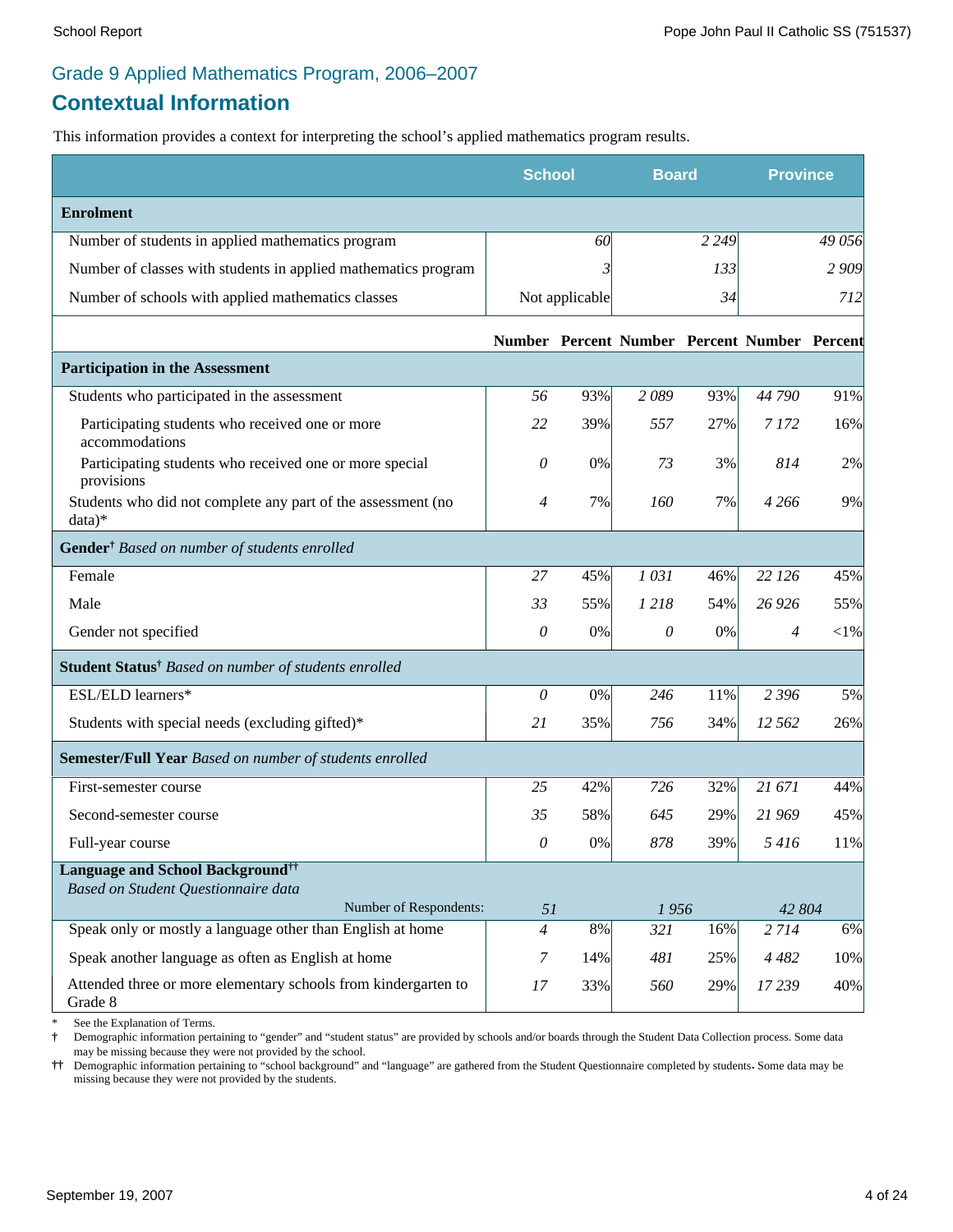# **Results for All Students** Grade 9 Applied Mathematics Program, 2006–2007



### **Results for Participating Students (excludes "no data" category)**

| <b>Participating Students,</b><br>2006-2007**                                  |                     |               |                      |                           |  |  |  |
|--------------------------------------------------------------------------------|---------------------|---------------|----------------------|---------------------------|--|--|--|
| <b>Number of Students</b>                                                      | <b>School</b><br>56 |               | <b>Board</b><br>2089 | <b>Province</b><br>44 790 |  |  |  |
|                                                                                | #                   | $\frac{0}{0}$ | $\frac{0}{0}$        | $\%$                      |  |  |  |
| Level 4                                                                        | Ω                   | 0%            | 3%                   | 5%                        |  |  |  |
| Level 3                                                                        | 10                  | 18%           | 26%                  | 33%                       |  |  |  |
| Level 2                                                                        | 27                  | 48%           | 41%                  | 39%                       |  |  |  |
| Level 1                                                                        | 14                  | 25%           | 20%                  | 15%                       |  |  |  |
| <b>Below Level 1</b>                                                           | $\overline{5}$      | 9%            | 11%                  | 8%                        |  |  |  |
| <b>At or Above</b><br><b>Provincial Standard</b><br>(Levels 3 and 4) $\dagger$ |                     | 18%           | 29%                  | 38%                       |  |  |  |



\* Because percentages in tables and graphs are rounded, and because graphs do not show all reporting categories, percentages may not add to 100.

- \*\* Because percentages in tables and graphs are rounded, percentages may not add to 100.
- † These percentages are based on the actual number of students and cannot be calculated simply by adding the rounded percentages of students at Levels 3 and 4.
- Students who were coded "exempt" were placed in the "no data" category.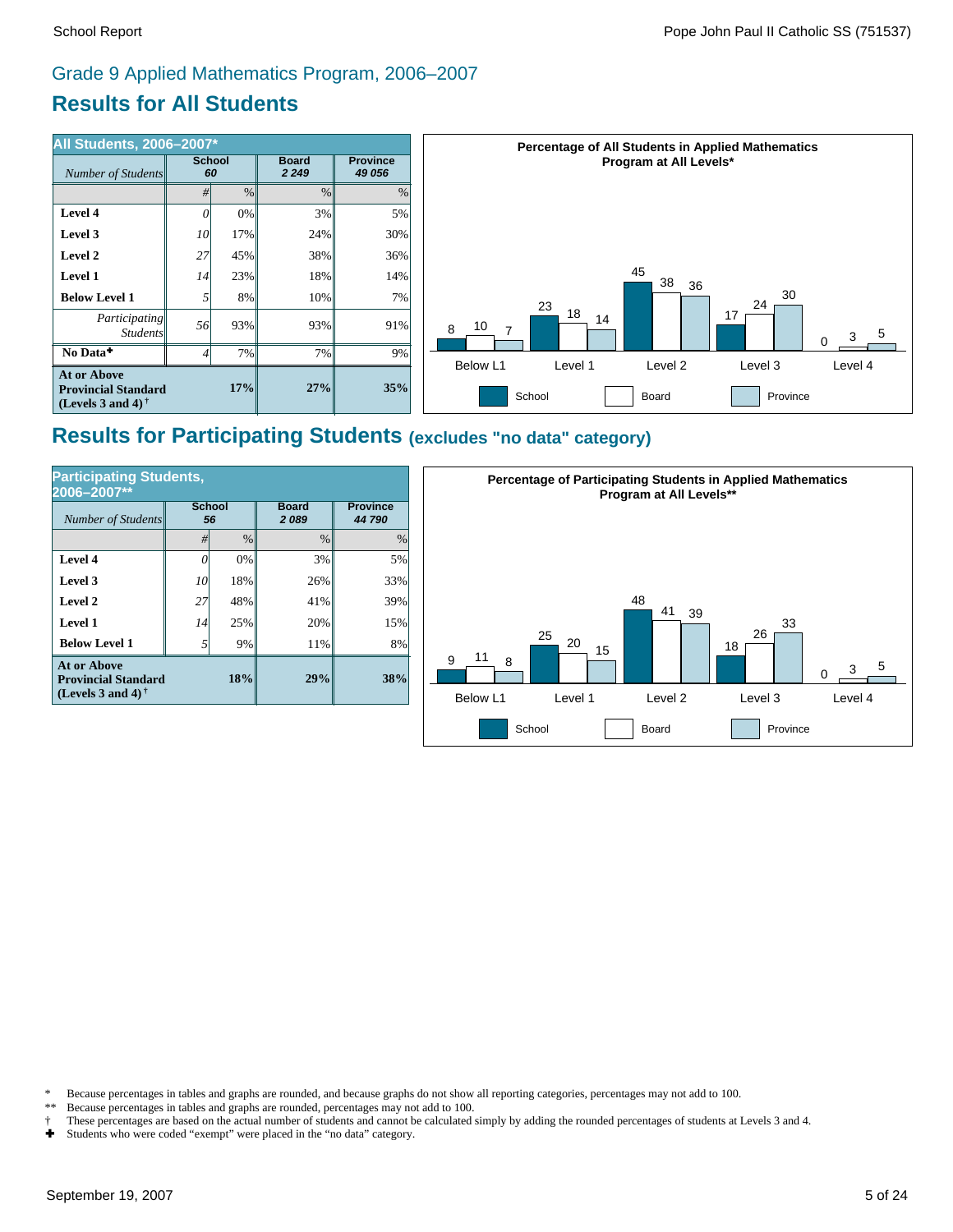# **Results by Gender††** Grade 9 Applied Mathematics Program, 2006–2007

| All Students, 2006-2007: School by Gender*                                     |                |               |                          |               |  |  |
|--------------------------------------------------------------------------------|----------------|---------------|--------------------------|---------------|--|--|
| Number of Students                                                             | <b>Female</b>  | 27            |                          | Male<br>33    |  |  |
|                                                                                | #              | $\frac{0}{0}$ | #                        | $\frac{0}{0}$ |  |  |
| Level 4                                                                        | 0              | 0%            | O                        | 0%            |  |  |
| Level 3                                                                        | 4              | 15%           | 6                        | 18%           |  |  |
| Level 2                                                                        | 11             | 41%           | 16                       | 48%           |  |  |
| Level 1                                                                        | 8              | 30%           | 6                        | 18%           |  |  |
| <b>Below Level 1</b>                                                           | 2              | 7%            | 3                        | 9%            |  |  |
| Participating<br><b>Students</b>                                               | 25             | 93%           | 31                       | 94%           |  |  |
| No Data <sup>+</sup>                                                           | $\overline{c}$ | 7%            | $\overline{\mathcal{L}}$ | 6%            |  |  |
| <b>At or Above</b><br><b>Provincial Standard</b><br>(Levels 3 and 4) $\dagger$ |                | 15%           |                          | 18%           |  |  |

| All Students, 2006-2007: Board by Gender*                                      |               |               |              |               |  |  |
|--------------------------------------------------------------------------------|---------------|---------------|--------------|---------------|--|--|
| Number of Students                                                             | <b>Female</b> | 1031          | Male<br>1218 |               |  |  |
|                                                                                | #             | $\frac{0}{0}$ | #            | $\frac{0}{0}$ |  |  |
| Level 4                                                                        | 25            | 2%            | 36           | 3%            |  |  |
| Level 3                                                                        | 228           | 22%           | 313          | 26%           |  |  |
| Level 2                                                                        | 399           | 39%           | 451          | 37%           |  |  |
| <b>Level 1</b>                                                                 | 211           | 20%           | 205          | 17%           |  |  |
| <b>Below Level 1</b>                                                           | 100           | 10%           | 121          | 10%           |  |  |
| Participating<br><b>Students</b>                                               | 963           | 93%           | 1 1 2 6      | 92%           |  |  |
| No Data <sup>+</sup>                                                           | 68            | 7%            | 92           | 8%            |  |  |
| <b>At or Above</b><br><b>Provincial Standard</b><br>(Levels 3 and 4) $\dagger$ |               | 29%           |              |               |  |  |

| All Students, 2006-2007: Province by Gender*                                   |         |                         |                       |      |  |  |
|--------------------------------------------------------------------------------|---------|-------------------------|-----------------------|------|--|--|
| Number of Students                                                             |         | <b>Female</b><br>22 126 | <b>Male</b><br>26 926 |      |  |  |
|                                                                                | #       | $\frac{0}{0}$           | #                     | $\%$ |  |  |
| Level 4                                                                        | 807     | 4%                      | 1 550                 | 6%   |  |  |
| Level 3                                                                        | 6416    | 29%                     | 8470                  | 31%  |  |  |
| Level 2                                                                        | 8 4 0 2 | 38%                     | 9091                  | 34%  |  |  |
| <b>Level 1</b>                                                                 | 3 183   | 14%                     | 3445                  | 13%  |  |  |
| <b>Below Level 1</b>                                                           | 1458    | 7%                      | 1968                  | 7%   |  |  |
| Participating<br><b>Students</b>                                               | 20 26 6 | 92%                     | 24 5 24               | 91%  |  |  |
| No Data <sup>+</sup>                                                           | 1860    | 8%                      | 2 4 0 2               | 9%   |  |  |
| <b>At or Above</b><br><b>Provincial Standard</b><br>(Levels 3 and 4) $\dagger$ |         | 37%                     |                       |      |  |  |







\* Because percentages in tables and graphs are rounded, and because graphs do not show all reporting categories, percentages may not add to 100.<br>These percentages are based on the actual number of students and cannot be ca

- † These percentages are based on the actual number of students and cannot be calculated simply by adding the rounded percentages of students at Levels 3 and 4.
- †† Includes only students for whom gender data were available.<br>► Students who were coded "exempt" were placed in the "no d
- Students who were coded "exempt" were placed in the "no data" category.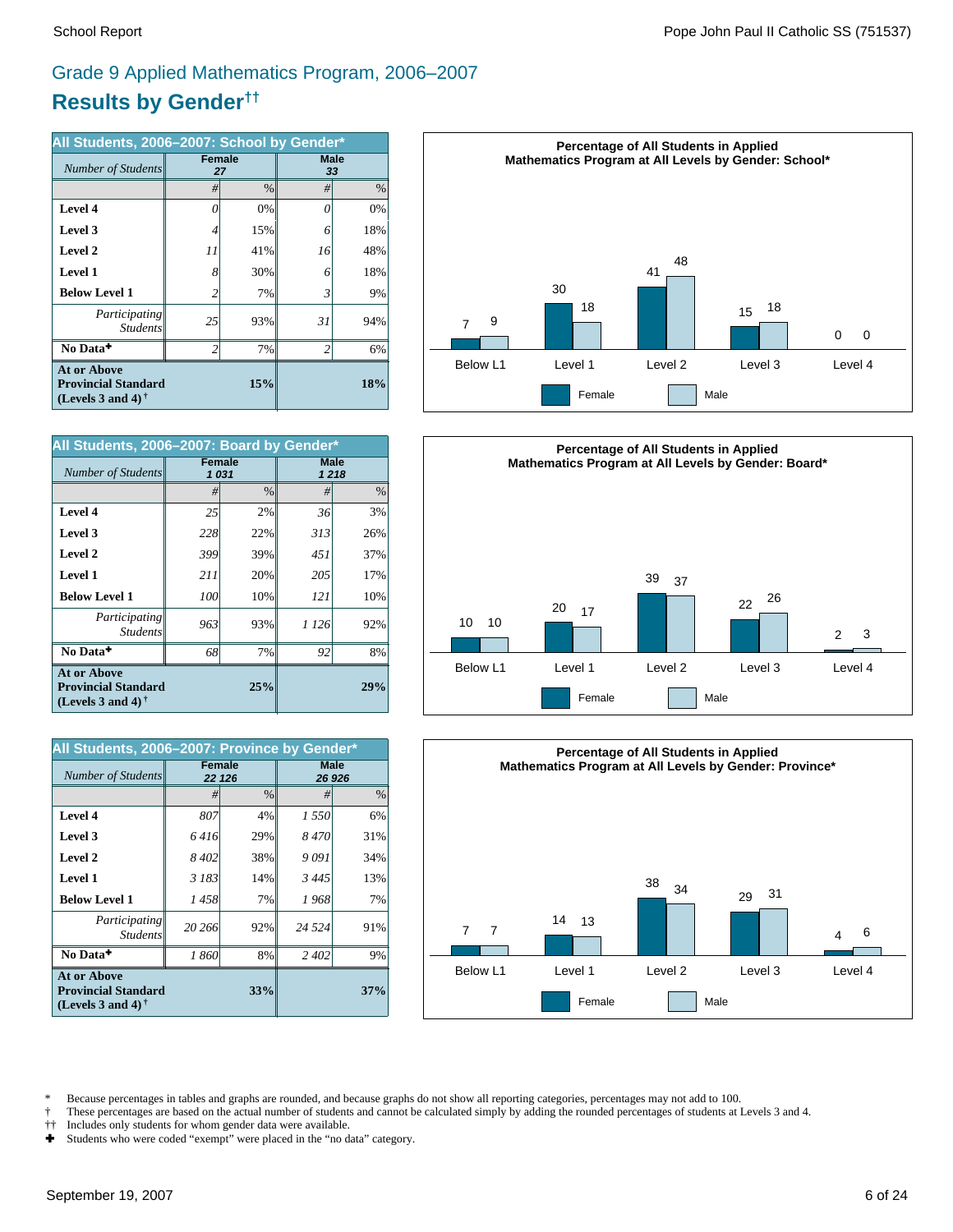### Grade 9 Academic Mathematics Program, 2006–2007

## **Contextual Information**

This information provides a context for interpreting the school's academic mathematics program results.

|                                                                                     | <b>School</b>   |                | <b>Board</b>                                 |      | <b>Province</b> |           |
|-------------------------------------------------------------------------------------|-----------------|----------------|----------------------------------------------|------|-----------------|-----------|
| <b>Enrolment</b>                                                                    |                 |                |                                              |      |                 |           |
| Number of students in academic mathematics program                                  |                 | 265            |                                              | 4591 |                 | 103 011   |
| Number of classes with students in academic mathematics<br>program                  |                 | 10             |                                              | 184  |                 | 4 169     |
| Number of schools with academic mathematics classes                                 |                 | Not applicable |                                              | 32   |                 | 679       |
|                                                                                     |                 |                | Number Percent Number Percent Number Percent |      |                 |           |
| <b>Participation in the Assessment</b>                                              |                 |                |                                              |      |                 |           |
| Students who participated in the assessment                                         | 260             | 98%            | 4 5 3 0                                      | 99%  | 101 426         | 98%       |
| Participating students who received one or more<br>accommodations                   | 8               | 3%             | 128                                          | 3%   | 2 2 6 5         | 2%        |
| Participating students who received one or more special<br>provisions               | 0               | 0%             | 24                                           | 1%   | 1 204           | 1%        |
| Students who did not complete any part of the assessment (no<br>data)*              | 5               | 2%             | 61                                           | 1%   | 1585            | 2%        |
| Gender <sup>†</sup> Based on number of students enrolled                            |                 |                |                                              |      |                 |           |
| Female                                                                              | 125             | 47%            | 2 4 8 5                                      | 54%  | 52 887          | 51%       |
| Male                                                                                | 140             | 53%            | 2 106                                        | 46%  | 50 122          | 49%       |
| Gender not specified                                                                | 0               | 0%             | $\theta$                                     | 0%   | 2               | $<$ l $%$ |
| Student Status <sup>†</sup> Based on number of students enrolled                    |                 |                |                                              |      |                 |           |
| ESL/ELD learners*                                                                   | 0               | 0%             | 116                                          | 3%   | 3 1 1 8         | 3%        |
| Students with special needs (excluding gifted)*                                     | 12              | 5%             | 189                                          | 4%   | 3 913           | 4%        |
| Semester/Full Year Based on number of students enrolled                             |                 |                |                                              |      |                 |           |
| First-semester course                                                               | 136             | 51%            | 1545                                         | 34%  | 44 087          | 43%       |
| Second-semester course                                                              | 129             | 49%            | 1337                                         | 29%  | 44 267          | 43%       |
| Full-year course                                                                    | $\mathcal O$    | $0\%$          | 1709                                         | 37%  | 14 657          | 14%       |
| Language and School Background <sup>††</sup><br>Based on Student Questionnaire data |                 |                |                                              |      |                 |           |
| Number of Respondents:                                                              | 258             |                | 4 4 0 0                                      |      | 98 764          |           |
| Speak only or mostly a language other than English at home                          | $\overline{2I}$ | 8%             | 592                                          | 13%  | 8 5 22          | 9%        |
| Speak another language as often as English at home                                  | 52              | 20%            | 967                                          | 22%  | 13 200          | 13%       |
| Attended three or more elementary schools from kindergarten to<br>Grade 8           | 98              | 38%            | 1 144                                        | 26%  | 34 728          | 35%       |

See the Explanation of Terms.

**†** Demographic information pertaining to "gender" and "student status" are provided by schools and/or boards through the Student Data Collection process. Some data may be missing because they were not provided by the school.

**††** Demographic information pertaining to "school background" and "language" are gathered from the Student Questionnaire completed by students**.** Some data may be missing because they were not provided by the students.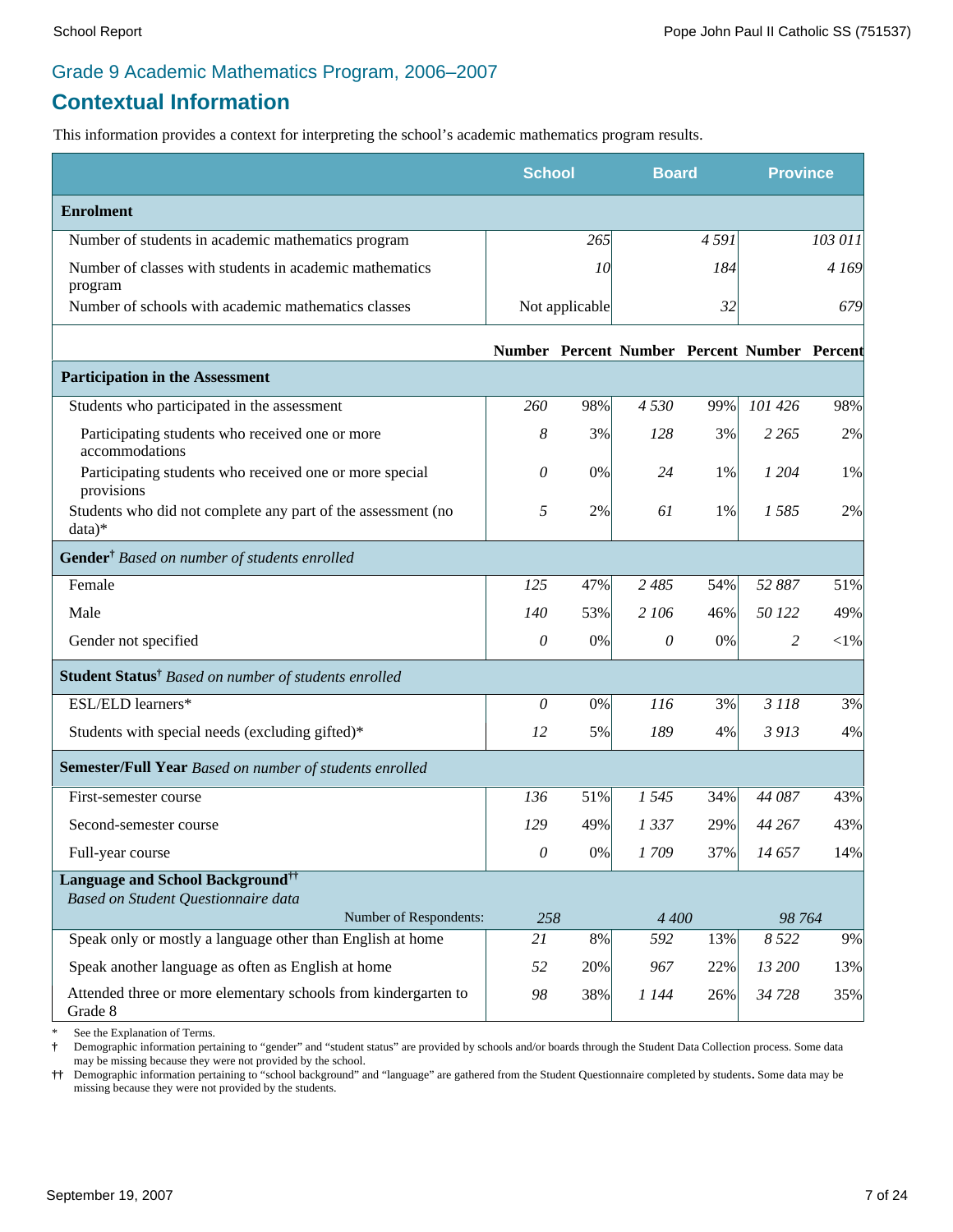# Grade 9 Academic Mathematics Program, 2006–2007

# **Results for All Students**

| <b>All Students, 2006-2007*</b>                                          |                      |     |                         |                            | <b>Percentage of All Students in Academic Mathematics</b>                           |  |  |  |
|--------------------------------------------------------------------------|----------------------|-----|-------------------------|----------------------------|-------------------------------------------------------------------------------------|--|--|--|
| Number of Students                                                       | <b>School</b><br>265 |     | <b>Board</b><br>4 5 9 1 | <b>Province</b><br>103 011 | Program at All Levels*                                                              |  |  |  |
|                                                                          | #                    | %   | %                       | $\%$                       |                                                                                     |  |  |  |
| Level 4                                                                  |                      | 2%  | 6%                      | 6%                         |                                                                                     |  |  |  |
| Level 3                                                                  | <b>159</b>           | 60% | 59%                     | 64%                        | 64                                                                                  |  |  |  |
| Level 2                                                                  | 54                   | 20% | 21%                     | 18%                        | 60<br>59                                                                            |  |  |  |
| Level 1                                                                  | 37                   | 14% | 12%                     | 9%                         |                                                                                     |  |  |  |
| <b>Below Level 1</b>                                                     |                      | 2%  | $1\%$                   | 1%                         |                                                                                     |  |  |  |
| Participating<br><i>Students</i>                                         | <b>260</b>           | 98% | 99%                     | 98%                        | 21<br>20<br>18<br>14<br>12<br>9<br>6<br>6<br>2<br>っ                                 |  |  |  |
| No Data <sup>+</sup>                                                     |                      | 2%  | 1%                      | 2%                         |                                                                                     |  |  |  |
| <b>At or Above</b><br><b>Provincial Standard</b><br>(Levels 3 and 4) $†$ |                      | 62% | 65%                     | 71%                        | Below L1<br>Level 2<br>Level 3<br>Level 4<br>Level 1<br>School<br>Province<br>Board |  |  |  |

### **Results for Participating Students (excludes "no data" category)**

| <b>Participating Students,</b><br>2006-2007**                                  |                      |               |                        |                            |  |  |  |
|--------------------------------------------------------------------------------|----------------------|---------------|------------------------|----------------------------|--|--|--|
| <b>Number of Students</b>                                                      | <b>School</b><br>260 |               | <b>Board</b><br>4 5 30 | <b>Province</b><br>101 426 |  |  |  |
|                                                                                | #                    | $\frac{0}{0}$ | $\frac{0}{0}$          | $\frac{0}{0}$              |  |  |  |
| Level 4                                                                        | 5                    | 2%            | 6%                     | 6%                         |  |  |  |
| Level 3                                                                        | <i>159</i>           | 61%           | 60%                    | 65%                        |  |  |  |
| Level 2                                                                        | 54                   | 21%           | 21%                    | 19%                        |  |  |  |
| Level 1                                                                        | 37                   | 14%           | 12%                    | 9%                         |  |  |  |
| <b>Below Level 1</b>                                                           | 5                    | 2%            | 1%                     | 1%                         |  |  |  |
| <b>At or Above</b><br><b>Provincial Standard</b><br>(Levels 3 and 4) $\dagger$ |                      | 66%           | 72%                    |                            |  |  |  |



\* Because percentages in tables and graphs are rounded, and because graphs do not show all reporting categories, percentages may not add to 100.<br>\*\* Because percentages in tables and graphs are rounded, percentages may not

Because percentages in tables and graphs are rounded, percentages may not add to 100.

† These percentages are based on the actual number of students and cannot be calculated simply by adding the rounded percentages of students at Levels 3 and 4.

Students who were coded "exempt" were placed in the "no data" category.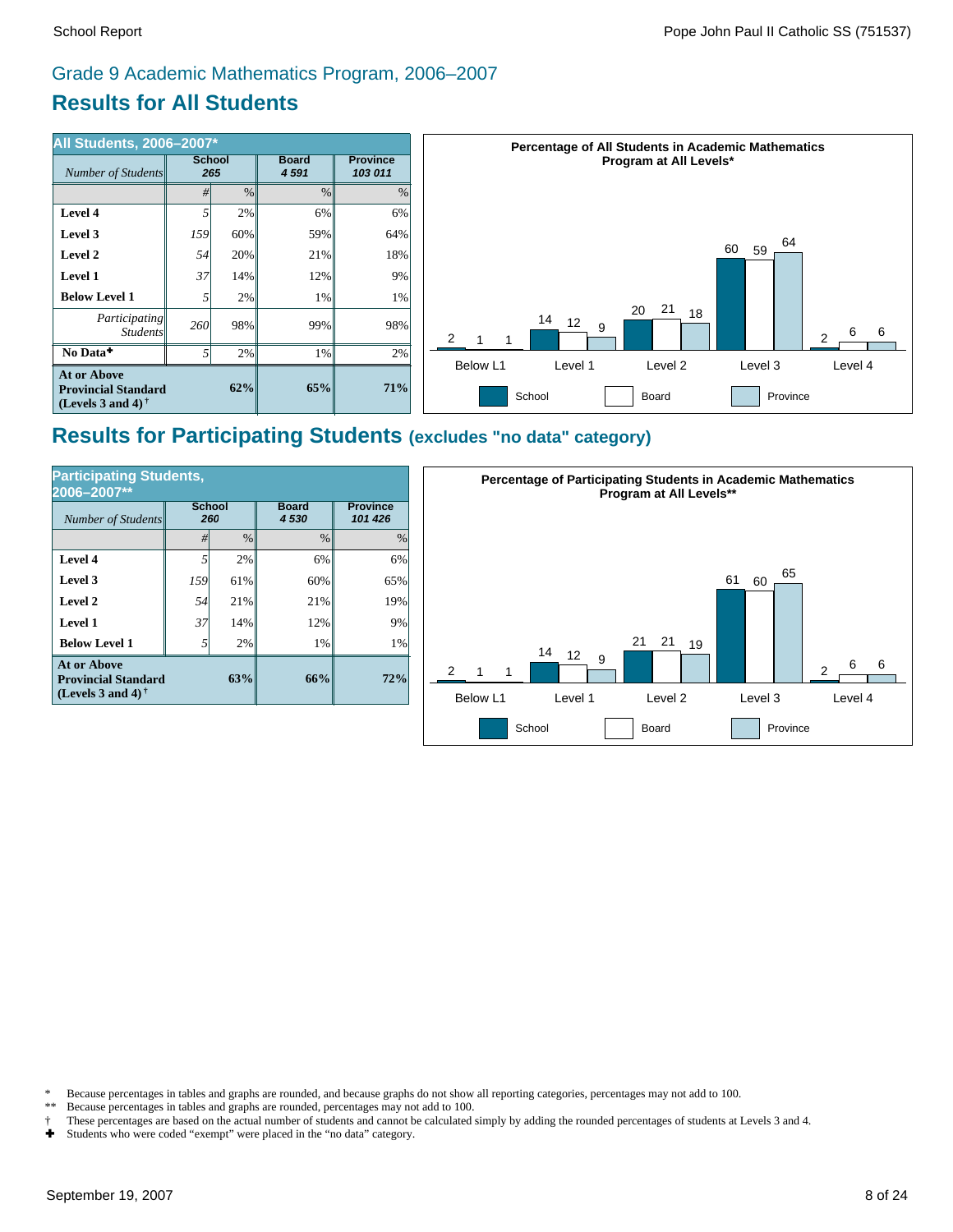# **Results by Gender††** Grade 9 Academic Mathematics Program, 2006–2007

| All Students, 2006-2007: School by Gender*                                     |                |                      |                    |      |  |  |
|--------------------------------------------------------------------------------|----------------|----------------------|--------------------|------|--|--|
| Number of Students                                                             |                | <b>Female</b><br>125 | <b>Male</b><br>140 |      |  |  |
|                                                                                | #              | $\frac{0}{0}$        | #                  | $\%$ |  |  |
| Level 4                                                                        | 3              | 2%                   | $\overline{c}$     | 1%   |  |  |
| Level 3                                                                        | 68             | 54%                  | 91                 | 65%  |  |  |
| Level 2                                                                        | 30             | 24%                  | 24                 | 17%  |  |  |
| Level 1                                                                        | 18             | 14%                  | 19                 | 14%  |  |  |
| <b>Below Level 1</b>                                                           | 3              | 2%                   | 2                  | 1%   |  |  |
| Participating<br><b>Students</b>                                               | 122            | 98%                  | 138                | 99%  |  |  |
| No Data <sup>+</sup>                                                           | $\overline{3}$ | 2%                   | $\overline{c}$     | 1%   |  |  |
| <b>At or Above</b><br><b>Provincial Standard</b><br>(Levels 3 and 4) $\dagger$ |                | 57%                  |                    | 66%  |  |  |

| All Students, 2006-2007: Board by Gender*                                             |      |                   |                      |               |  |  |
|---------------------------------------------------------------------------------------|------|-------------------|----------------------|---------------|--|--|
| Number of Students                                                                    |      | Female<br>2 4 8 5 | <b>Male</b><br>2 106 |               |  |  |
|                                                                                       | #    | $\frac{0}{0}$     | #                    | $\frac{0}{0}$ |  |  |
| Level 4                                                                               | 143  | 6%                | 127                  | 6%            |  |  |
| Level 3                                                                               | 1428 | 57%               | 1 2 8 2              | 61%           |  |  |
| Level 2                                                                               | 553  | 22%               | 395                  | 19%           |  |  |
| Level 1                                                                               | 310  | 12%               | 248                  | 12%           |  |  |
| <b>Below Level 1</b>                                                                  | 20   | 1%                | 24                   | 1%            |  |  |
| Participating<br><b>Students</b>                                                      | 2454 | 99%               | 2076                 | 99%           |  |  |
| No Data <sup>+</sup>                                                                  | 31   | 1%                | 30                   | 1%            |  |  |
| <b>At or Above</b><br>63%<br><b>Provincial Standard</b><br>(Levels 3 and 4) $\dagger$ |      |                   |                      | 67%           |  |  |

| All Students, 2006-2007: Province by Gender*                                   |               |               |         |                       |  |  |
|--------------------------------------------------------------------------------|---------------|---------------|---------|-----------------------|--|--|
| Number of Students                                                             | <b>Female</b> | 52 887        |         | <b>Male</b><br>50 122 |  |  |
|                                                                                | #             | $\frac{0}{0}$ | #       | $\%$                  |  |  |
| Level 4                                                                        | 2921          | 6%            | 3 5 5 6 | 7%                    |  |  |
| Level 3                                                                        | 33 786        | 64%           | 32 5 24 | 65%                   |  |  |
| Level 2                                                                        | 10 388        | 20%           | 8 5 9 1 | 17%                   |  |  |
| Level 1                                                                        | 4695          | 9%            | 4 165   | 8%                    |  |  |
| <b>Below Level 1</b>                                                           | 311           | 1%            | 489     | 1%                    |  |  |
| Participating<br><b>Students</b>                                               | 52 101        | 99%           | 49 325  | 98%                   |  |  |
| No Data <sup>+</sup>                                                           | 786           | 1%            | 797     | 2%                    |  |  |
| <b>At or Above</b><br><b>Provincial Standard</b><br>(Levels 3 and 4) $\dagger$ |               | 72%           |         |                       |  |  |







\* Because percentages in tables and graphs are rounded, and because graphs do not show all reporting categories, percentages may not add to 100.<br>These percentages are based on the actual number of students and cannot be ca

† These percentages are based on the actual number of students and cannot be calculated simply by adding the rounded percentages of students at Levels 3 and 4.<br>†† Includes only students for whom gender data were available.

†† Includes only students for whom gender data were available.

Ì Students who were coded "exempt" were placed in the "no data" category.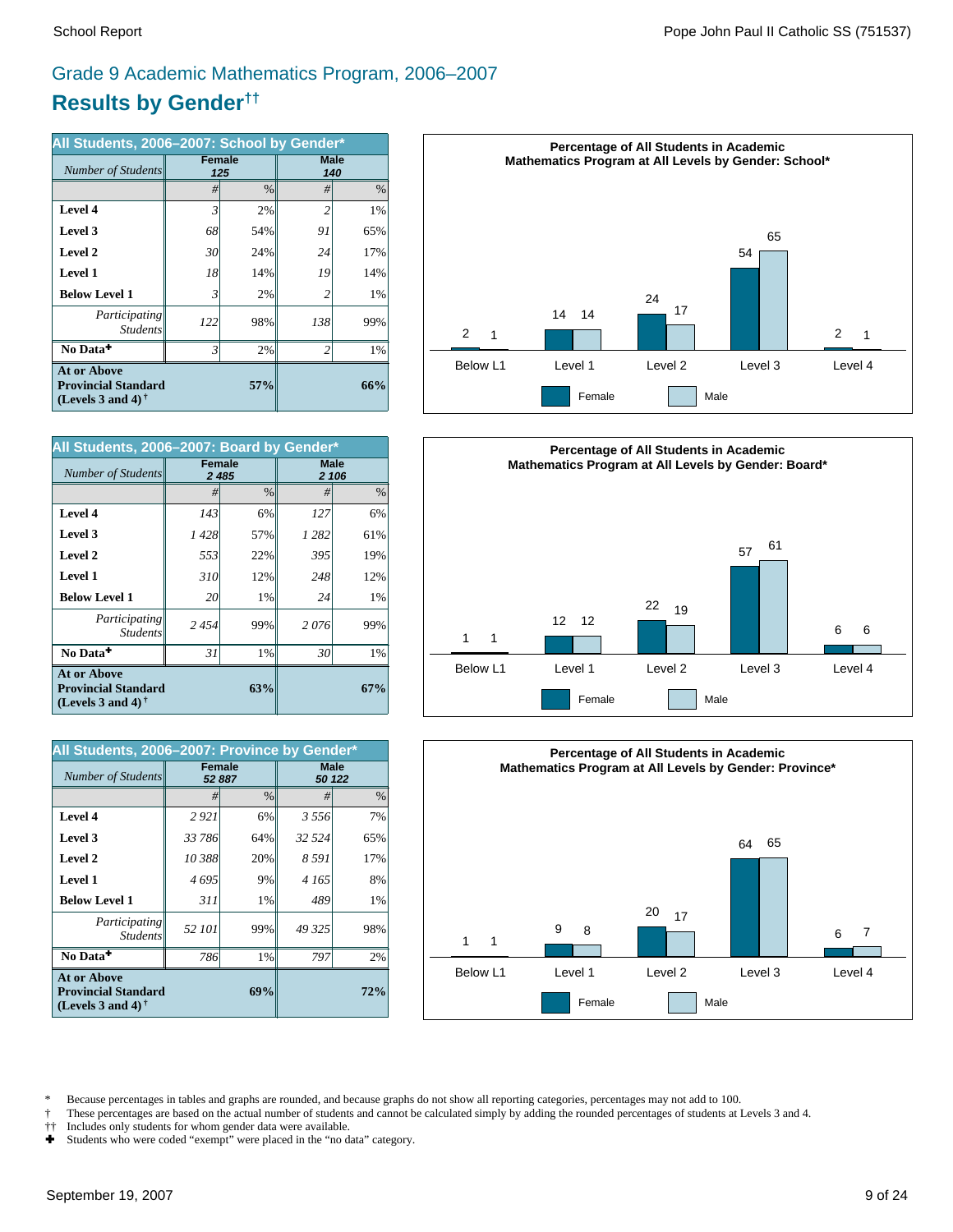### Results over Time, 2002–2003 to 2006–2007

#### Contextual Information for School: Applied Mathematics Program

This information provides a context for interpreting the school's results over the past five years.

|                                                                           |                    |     |                           | 2002-2003 2003-2004 2004-2005 2005-2006 2006-2007 |                     |
|---------------------------------------------------------------------------|--------------------|-----|---------------------------|---------------------------------------------------|---------------------|
| <b>Enrolment</b>                                                          |                    |     |                           |                                                   |                     |
| Number of students in applied mathematics program                         | 76                 | 58  | 66                        | 75                                                | 60                  |
| Number of classes with students in applied mathematics program            | 6                  | 3   | 5                         | 4                                                 | $\overline{3}$      |
| <b>Participation in the Assessment</b>                                    |                    |     |                           |                                                   |                     |
| Students who participated in the assessment                               | 91%                | 98% | 92%                       | 89%                                               | 93%                 |
| Participating students who received one or more accommodations            | n/a                | 35% | 43%                       | 40%                                               | 39%                 |
| Participating students who received one or more special<br>provisions     | n/a                | 0%  | 0%                        | 0%                                                | $0\%$               |
| Students who did not complete any part of the assessment (no<br>data)*    | 0%                 | 0%  | 8%                        | 3%                                                | $7\%$ <sup>++</sup> |
| Students who were exempted*                                               | 9%                 | 2%  | 0%                        | 8%                                                |                     |
| Gender <sup>†</sup> Based on number of students enrolled                  |                    |     |                           |                                                   |                     |
| Female                                                                    | 34%                | 47% | 33%                       | 41%                                               | 45%                 |
| Male                                                                      | 66%                | 53% | 61%                       | 59%                                               | 55%                 |
| Gender not specified                                                      | n/a                | 0%  | 6%                        | 0%                                                | 0%                  |
| Student Status <sup>†</sup> Based on number of students enrolled          |                    |     |                           |                                                   |                     |
| ESL/ELD learners*                                                         | $1\%$ <sup>+</sup> | 0%  | 0%                        | 0%                                                | $0\%$               |
| Students with special needs (excluding gifted)*                           | 30%                | 36% | 52%                       | 53%                                               | 35%                 |
| Semester/Full Year Based on number of students enrolled                   |                    |     |                           |                                                   |                     |
| First-semester course                                                     | 43%                | 62% | 30%                       | 28%                                               | 42%                 |
| Second-semester course                                                    | 57%                | 38% | 70%                       | 72%                                               | 58%                 |
| Full-year course                                                          | 0%                 | 0%  | 0%                        | 0%                                                | $0\%$               |
| <b>Language and School Background</b> <sup>††</sup>                       |                    |     |                           |                                                   |                     |
| Based on Student Questionnaire data<br>Number of Respondents:             | n/a                | n/a | n/a                       | n/a                                               | 51                  |
| Speak only or mostly a language other than English at home                |                    |     |                           |                                                   | 8%                  |
| Speak another language as often as English at home                        |                    |     | Information not available |                                                   | 14%                 |
| Attended three or more elementary schools from kindergarten to<br>Grade 8 |                    |     |                           |                                                   | 33%                 |

See the Explanation of Terms.

**†** Demographic information pertaining to "gender" and "student status" are provided by schools and/or boards through the Student Data Collection process. Some data may be missing because they were not provided by the school.

Ì The percentage of students in this group may not be comparable with those of later years as the definition for the ESL/ELD group changed in 2004 from "students enrolled in an ESL/ELD program" to "students designated as ESL/ELD learners".

 $+$  In 2006–2007, students who were coded "exempt" were placed in the "no data" category. Since this may affect the percentage of students for whom no data is available, the results may not be comparable with those of previous years.

**††** Demographic information pertaining to "school background" and "language" are gathered from the Student Questionnaire completed by students. Some data may be missing because they were not provided by the students.

n/a Information not available.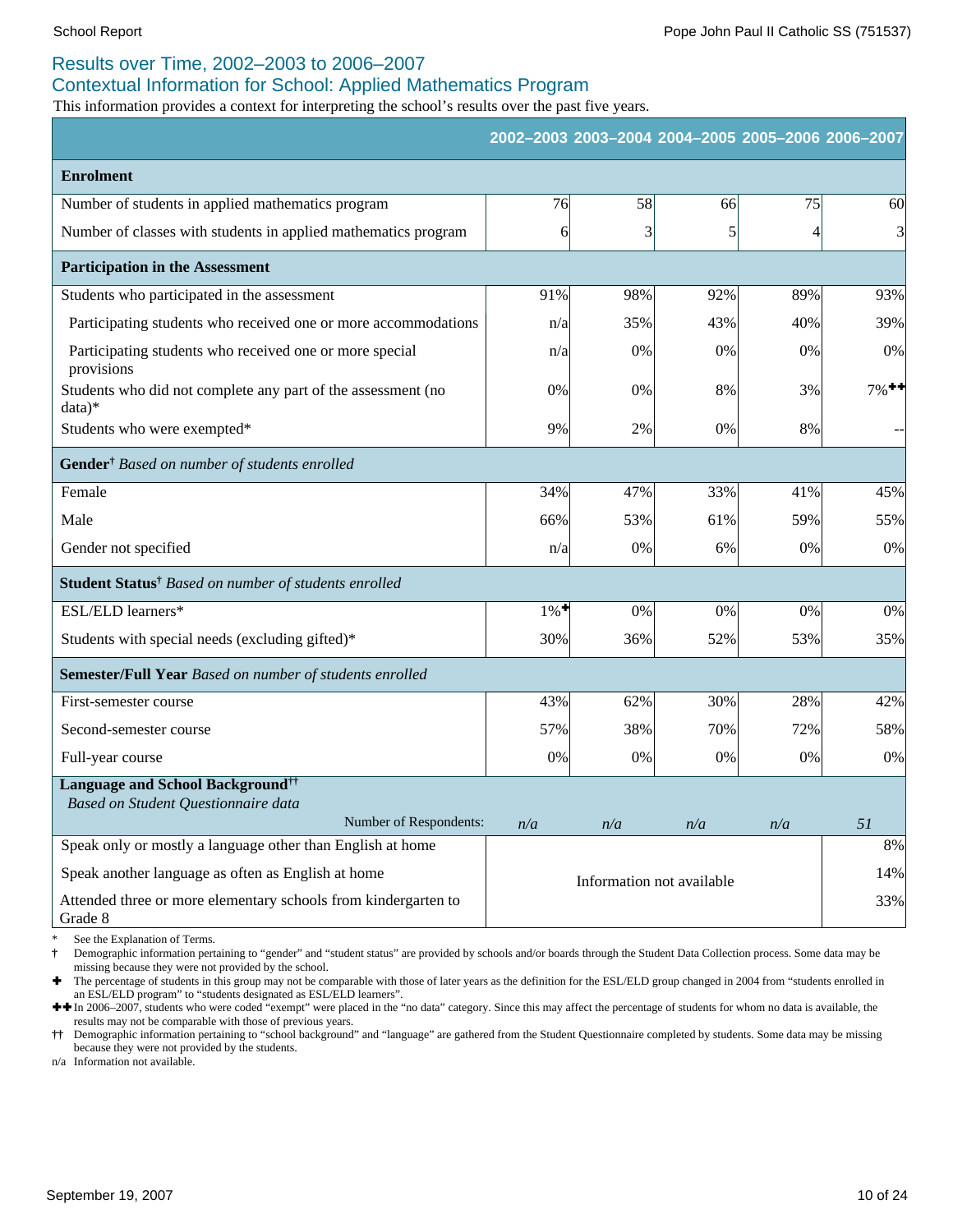#### Results over Time, 2003–2004 to 2006–2007

# **Applied Mathematics Program for All Students\*\***

| School*                                                                                              |             |             |             |             |
|------------------------------------------------------------------------------------------------------|-------------|-------------|-------------|-------------|
| Year                                                                                                 | $'03 - '04$ | $'04 - '05$ | $'05 - '06$ | $'06 - '07$ |
| Number of Students                                                                                   | 58          | 66          | 75          | 60          |
| Level 4                                                                                              | 2%          | 0%          | 3%          | 0%          |
| Level 3                                                                                              | 7%          | 9%          | 17%         | 17%         |
| Level 2                                                                                              | 43%         | 23%         | 43%         | 45%         |
| Level 1                                                                                              | 22%         | 32%         | 13%         | 23%         |
| <b>Below Level 1</b>                                                                                 | 24%         | 29%         | 13%         | 8%          |
| NEIS <sup>††</sup>                                                                                   | 0%          |             |             |             |
| <b>Participating Students</b>                                                                        | 98%         | 92%         | 89%         | 93%         |
| No Data                                                                                              | 0%          | 8%          | 3%          | 7%          |
| Exempt <sup>+</sup>                                                                                  | 2%          | 0%          | 8%          |             |
| <b>At or Above</b><br><b>Provincial Standard</b><br>(Levels 3 and 4) <sup><math>\dagger</math></sup> | 9%          | 9%          | 20%         | 17%         |

| Board*                                                                                               |             |             |             |             |
|------------------------------------------------------------------------------------------------------|-------------|-------------|-------------|-------------|
| Year                                                                                                 | $'03 - '04$ | $'04 - '05$ | $'05 - '06$ | $'06 - '07$ |
| Number of Students                                                                                   | 2306        | 2472        | 2 2 1 4     | 2 2 4 9     |
| Level 4                                                                                              | ${<}1\%$    | ${<}1\%$    | 4%          | 3%          |
| Level 3                                                                                              | 18%         | 20%         | 27%         | 24%         |
| Level 2                                                                                              | 35%         | 34%         | 34%         | 38%         |
| Level 1                                                                                              | 19%         | 22%         | 15%         | 18%         |
| <b>Below Level 1</b>                                                                                 | 11%         | 15%         | 9%          | 10%         |
| NEIS <sup>††</sup>                                                                                   | 6%          |             |             |             |
| <b>Participating Students</b>                                                                        | 90%         | 91%         | 89%         | 93%         |
| No Data                                                                                              | 6%          | 6%          | 8%          | 7%          |
| Exempt <sup>+</sup>                                                                                  | 4%          | 3%          | 4%          |             |
| <b>At or Above</b><br><b>Provincial Standard</b><br>(Levels 3 and 4) <sup><math>\dagger</math></sup> | 18%         | 20%         | 30%         | 27%         |

| <b>Province*</b>                                                                                     |             |             |             |             |
|------------------------------------------------------------------------------------------------------|-------------|-------------|-------------|-------------|
| Year                                                                                                 | $'03 - '04$ | $'04 - '05$ | $'05 - '06$ | $'06 - '07$ |
| Number of Students                                                                                   | 50 430      | 51 155      | 50 687      | 49 056      |
| Level 4                                                                                              | ${<}1\%$    | ${<}1\%$    | 5%          | 5%          |
| Level 3                                                                                              | 25%         | 26%         | 31%         | 30%         |
| Level 2                                                                                              | 37%         | 37%         | 34%         | 36%         |
| Level 1                                                                                              | 17%         | 19%         | 14%         | 14%         |
| <b>Below Level 1</b>                                                                                 | 8%          | 10%         | 7%          | 7%          |
| NEIS <sup>††</sup>                                                                                   | 5%          |             |             |             |
| <b>Participating Students</b>                                                                        | 92%         | 93%         | 90%         | 91%         |
| No Data                                                                                              | 6%          | 6%          | 8%          | 9%          |
| Exempt <sup>+</sup>                                                                                  | 1%          | 1%          | 2%          |             |
| <b>At or Above</b><br><b>Provincial Standard</b><br>(Levels 3 and 4) <sup><math>\dagger</math></sup> | 26%         | 27%         | 35%         | 35%         |







\* Because percentages in tables and graphs are rounded, and because graphs do not show all reporting categories, percentages may not add to 100.<br>\*\* Note that significant ravisions were made to applied program courses in 20

Note that significant revisions were made to applied program courses in 2004–2005 as reflected in *The Ontario Curriculum, Grades 9 and 10:* 

*Mathematics* (revised 2005).

† These percentages are based on the actual number of students and cannot be calculated simply by adding the rounded percentages of students at Levels 3 and 4.

†† The NEIS category was eliminated in 2004–2005. See the Explanation of Terms.

In 2006–2007, students who were coded "exempt" were placed in the "no data" category. Since this may affect the percentage of students for whom no data is available, the results may not be comparable with those of previous years.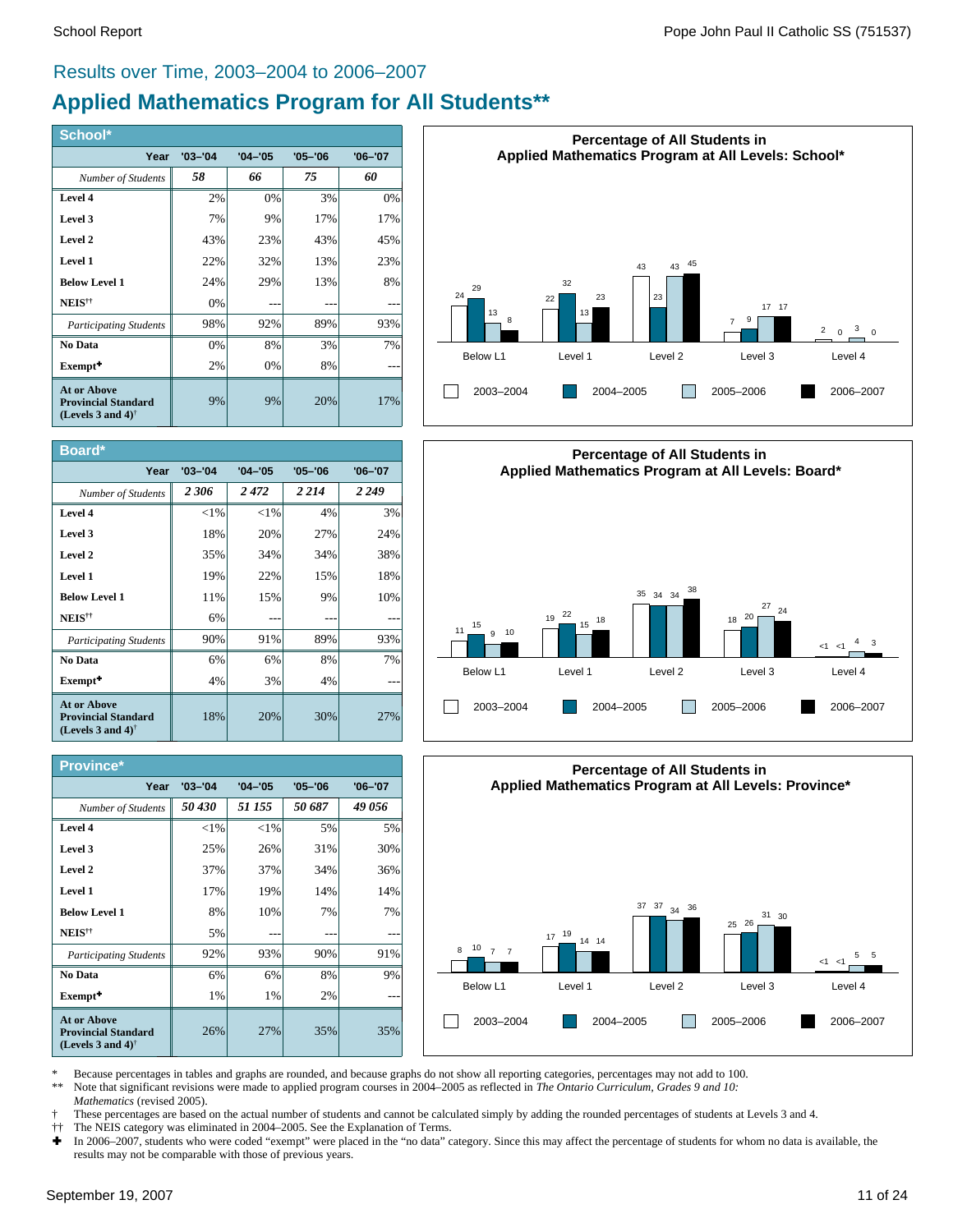### Results over Time, 2002–2003 to 2006–2007

#### Contextual Information for School: Academic Mathematics Program

This information provides a context for interpreting the school's results over the past five years.

|                                                                          |                    |          | 2002-2003 2003-2004 2004-2005 2005-2006 2006-2007 |             |                     |
|--------------------------------------------------------------------------|--------------------|----------|---------------------------------------------------|-------------|---------------------|
| <b>Enrolment</b>                                                         |                    |          |                                                   |             |                     |
| Number of students in academic mathematics program                       | 258                | 237      | 267                                               | 256         | 265                 |
| Number of classes with students in academic mathematics<br>program       | 9                  | 9        | 11                                                | $\mathbf Q$ | 10 <sup>l</sup>     |
| <b>Participation in the Assessment</b>                                   |                    |          |                                                   |             |                     |
| Students who participated in the assessment                              | 98%                | 100%     | 99%                                               | 99%         | 98%                 |
| Participating students who received one or more accommodations           | n/a                | 1%       | 2%                                                | 5%          | 3%                  |
| Participating students who received one or more special<br>provisions    | n/a                | 0%       | 0%                                                | 0%          | 0%                  |
| Students who did not complete any part of the assessment (no<br>$data)*$ | 2%                 | ${<}1\%$ | 1%                                                | 1%          | $2\%$ <sup>++</sup> |
| Students who were exempted*                                              | 0%                 | $0\%$    | 0%                                                | 0%          |                     |
| Gender <sup>†</sup> Based on number of students enrolled                 |                    |          |                                                   |             |                     |
| Female                                                                   | 48%                | 45%      | 53%                                               | 45%         | 47%                 |
| Male                                                                     | 52%                | 53%      | 45%                                               | 55%         | 53%                 |
| Gender not specified                                                     | n/a                | 2%       | 2%                                                | 0%          | 0%                  |
| Student Status <sup>†</sup> Based on number of students enrolled         |                    |          |                                                   |             |                     |
| ESL/ELD learners*                                                        | $1\%$ <sup>+</sup> | $<$ 1%   | 1%                                                | 0%          | 0%                  |
| Students with special needs (excluding gifted)*                          | 5%                 | 3%       | 5%                                                | 7%          | 5%                  |
| Semester/Full Year Based on number of students enrolled                  |                    |          |                                                   |             |                     |
| First-semester course                                                    | 57%                | 54%      | 56%                                               | 54%         | 51%                 |
| Second-semester course                                                   | 43%                | 46%      | 44%                                               | 46%         | 49%                 |
| Full-year course                                                         | 0%                 | $0\%$    | 0%                                                | 0%          | 0%                  |
| <b>Language and School Background</b> <sup>††</sup>                      |                    |          |                                                   |             |                     |
| Based on Student Questionnaire data<br>Number of Respondents:            | n/a                | n/a      | n/a                                               | n/a         | 258                 |
| Speak only or mostly a language other than English at home               |                    |          |                                                   |             | 8%                  |
| Speak another language as often as English at home                       |                    |          |                                                   |             | 20%                 |
| Attended three or more elementary schools from kindergarten to           |                    |          | Information not available                         |             | 38%                 |
| Grade 8                                                                  |                    |          |                                                   |             |                     |

See the Explanation of Terms.

**†** Demographic information pertaining to "gender" and "student status" are provided by schools and/or boards through the Student Data Collection process. Some data may be missing because they were not provided by the school.

Ì The percentage of students in this group may not be comparable with those of later years as the definition for the ESL/ELD group changed in 2004 from "students enrolled in an ESL/ELD program" to "students designated as ESL/ELD learners".

**++** In 2006–2007, students who were coded "exempt" were placed in the "no data" category. Since this may affect the percentage of students for whom no data is available, the results may not be comparable with those of previous years.

**††** Demographic information pertaining to "school background" and "language" are gathered from the Student Questionnaire completed by students. Some data may be missing because they were not provided by the students.

n/a Information not available.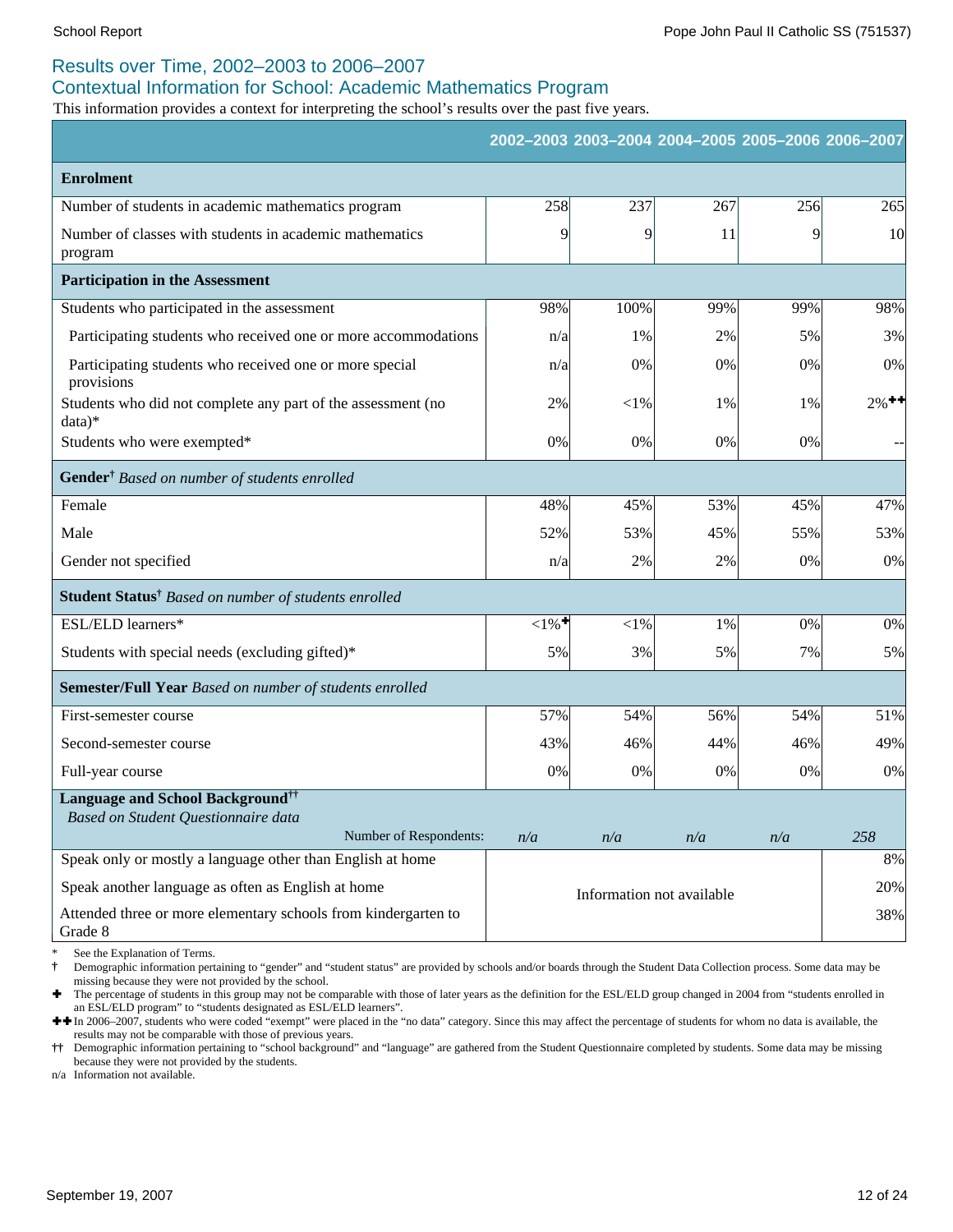#### Results over Time, 2003–2004 to 2006–2007

# **Academic Mathematics Program for All Students**

| School*                                                                                              |             |             |             |             |
|------------------------------------------------------------------------------------------------------|-------------|-------------|-------------|-------------|
| Year                                                                                                 | $'03 - '04$ | $'04 - '05$ | $'05 - '06$ | $'06 - '07$ |
| Number of Students                                                                                   | 237         | 267         | 256         | 265         |
| Level 4                                                                                              | 2%          | 2%          | 2%          | 2%          |
| Level 3                                                                                              | 50%         | 45%         | 54%         | 60%         |
| Level 2                                                                                              | 18%         | 20%         | 19%         | 20%         |
| Level 1                                                                                              | 25%         | 26%         | 20%         | 14%         |
| <b>Below Level 1</b>                                                                                 | 3%          | 6%          | 3%          | 2%          |
| NEIS <sup>††</sup>                                                                                   | 2%          |             |             |             |
| <b>Participating Students</b>                                                                        | 100%        | 99%         | 99%         | 98%         |
| No Data                                                                                              | ${<}1\%$    | 1%          | 1%          | 2%          |
| Exempt <sup>+</sup>                                                                                  | 0%          | 0%          | 0%          |             |
| <b>At or Above</b><br><b>Provincial Standard</b><br>(Levels 3 and 4) <sup><math>\dagger</math></sup> | 52%         | 47%         | 57%         | 62%         |

| Board*                                                                                               |             |             |             |             |
|------------------------------------------------------------------------------------------------------|-------------|-------------|-------------|-------------|
| Year                                                                                                 | $'03 - '04$ | $'04 - '05$ | $'05 - '06$ | $'06 - '07$ |
| Number of Students                                                                                   | 4633        | 4692        | 4625        | 4 591       |
| Level 4                                                                                              | 6%          | 5%          | 5%          | 6%          |
| Level 3                                                                                              | 55%         | 56%         | 62%         | 59%         |
| Level 2                                                                                              | 19%         | 21%         | 18%         | 21%         |
| Level 1                                                                                              | 17%         | 15%         | 11%         | 12%         |
| <b>Below Level 1</b>                                                                                 | $1\%$       | 2%          | $1\%$       | $1\%$       |
| NEIS <sup>††</sup>                                                                                   | 1%          |             |             |             |
| <b>Participating Students</b>                                                                        | 99%         | 99%         | 98%         | 99%         |
| No Data                                                                                              | 1%          | 1%          | $1\%$       | $1\%$       |
| Exempt <sup>+</sup>                                                                                  | 1%          | ${<}1\%$    | ${<}1\%$    |             |
| <b>At or Above</b><br><b>Provincial Standard</b><br>(Levels 3 and 4) <sup><math>\dagger</math></sup> | 61%         | 61%         | 68%         | 65%         |

#### **Province\***

| .                                                                                                    |             |             |             |             |
|------------------------------------------------------------------------------------------------------|-------------|-------------|-------------|-------------|
| Year                                                                                                 | $'03 - '04$ | $'04 - '05$ | $'05 - '06$ | $'06 - '07$ |
| Number of Students                                                                                   | 102 923     | 104 100     | 103 412     | 103 011     |
| Level 4                                                                                              | 6%          | 6%          | 6%          | 6%          |
| Level 3                                                                                              | 62%         | 62%         | 65%         | 64%         |
| Level 2                                                                                              | 17%         | 19%         | 17%         | 18%         |
| Level 1                                                                                              | 12%         | 10%         | 9%          | 9%          |
| <b>Below Level 1</b>                                                                                 | ${<}1\%$    | 1%          | 1%          | 1%          |
| NEIS <sup>††</sup>                                                                                   | 1%          |             |             |             |
| <b>Participating Students</b>                                                                        | 99%         | 99%         | 98%         | 98%         |
| No Data                                                                                              | 1%          | 1%          | 1%          | 2%          |
| Exempt <sup>+</sup>                                                                                  | ${<}1\%$    | ${<}1\%$    | ${<}1\%$    |             |
| <b>At or Above</b><br><b>Provincial Standard</b><br>(Levels 3 and 4) <sup><math>\dagger</math></sup> | 68%         | 68%         | 71%         | 71%         |







\* Because percentages in tables and graphs are rounded, and because graphs do not show all reporting categories, percentages may not add to 100.

† These percentages are based on the actual number of students and cannot be calculated simply by adding the rounded percentages of students at Levels 3 and 4.

†† The NEIS category was eliminated in 2004–2005. See the Explanation of Terms.<br>► In 2006–2007, students who were coded "exempt" were placed in the "no data" c

In 2006–2007, students who were coded "exempt" were placed in the "no data" category. Since this may affect the percentage of students for whom no data is available, the results may not be comparable with those of previous years.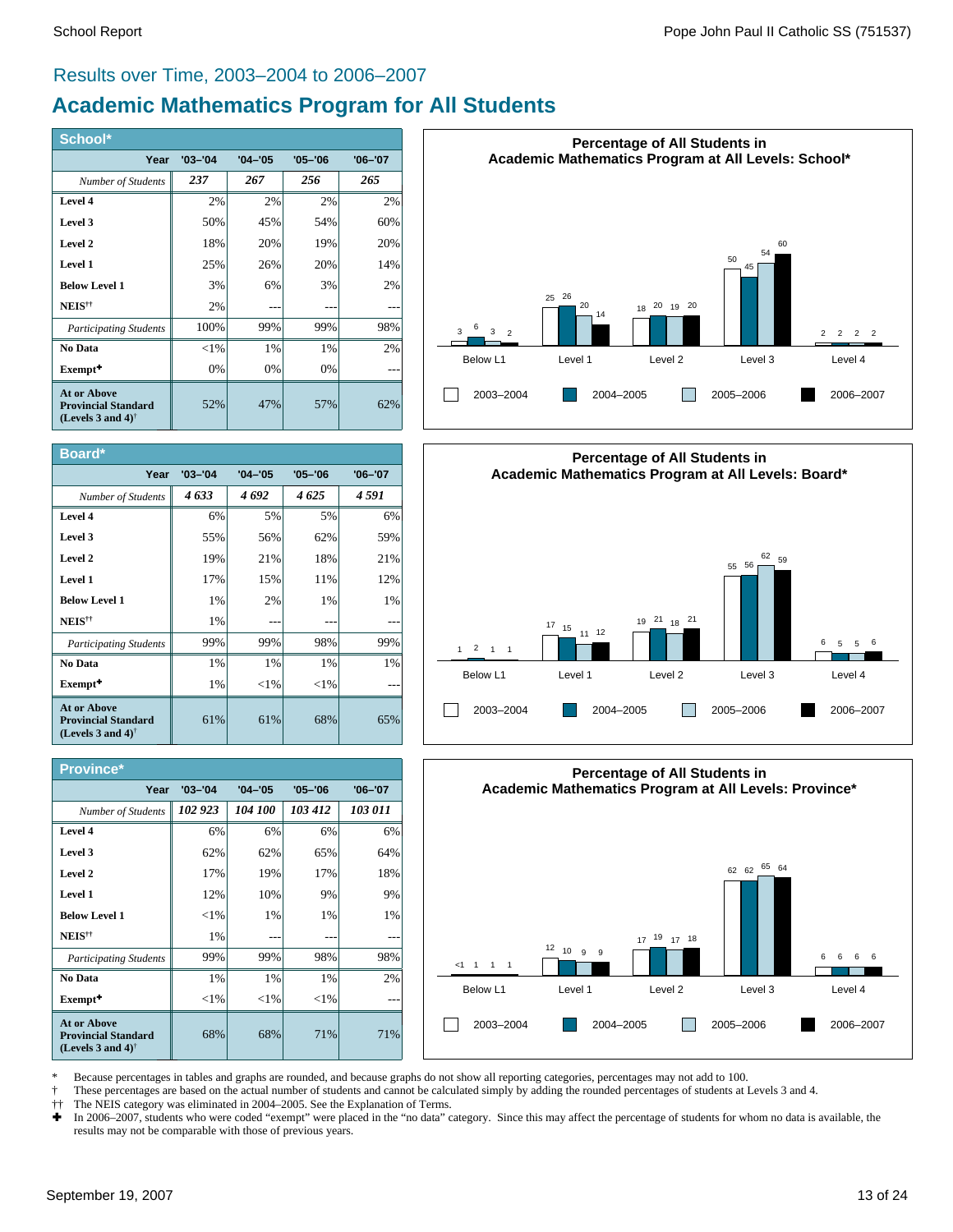

† Includes only students for whom gender data were available.

Province *21 387*

*26 625 22 292*

*\** Note that significant revisions were made to applied program courses in 2004–2005 as reflected in *The Ontario Curriculum, Grades 9 and 10: Mathematics* (revised 2005).

*27 223 22 371*

*22 126 26 926*

*27 802*

*27 413 22 884*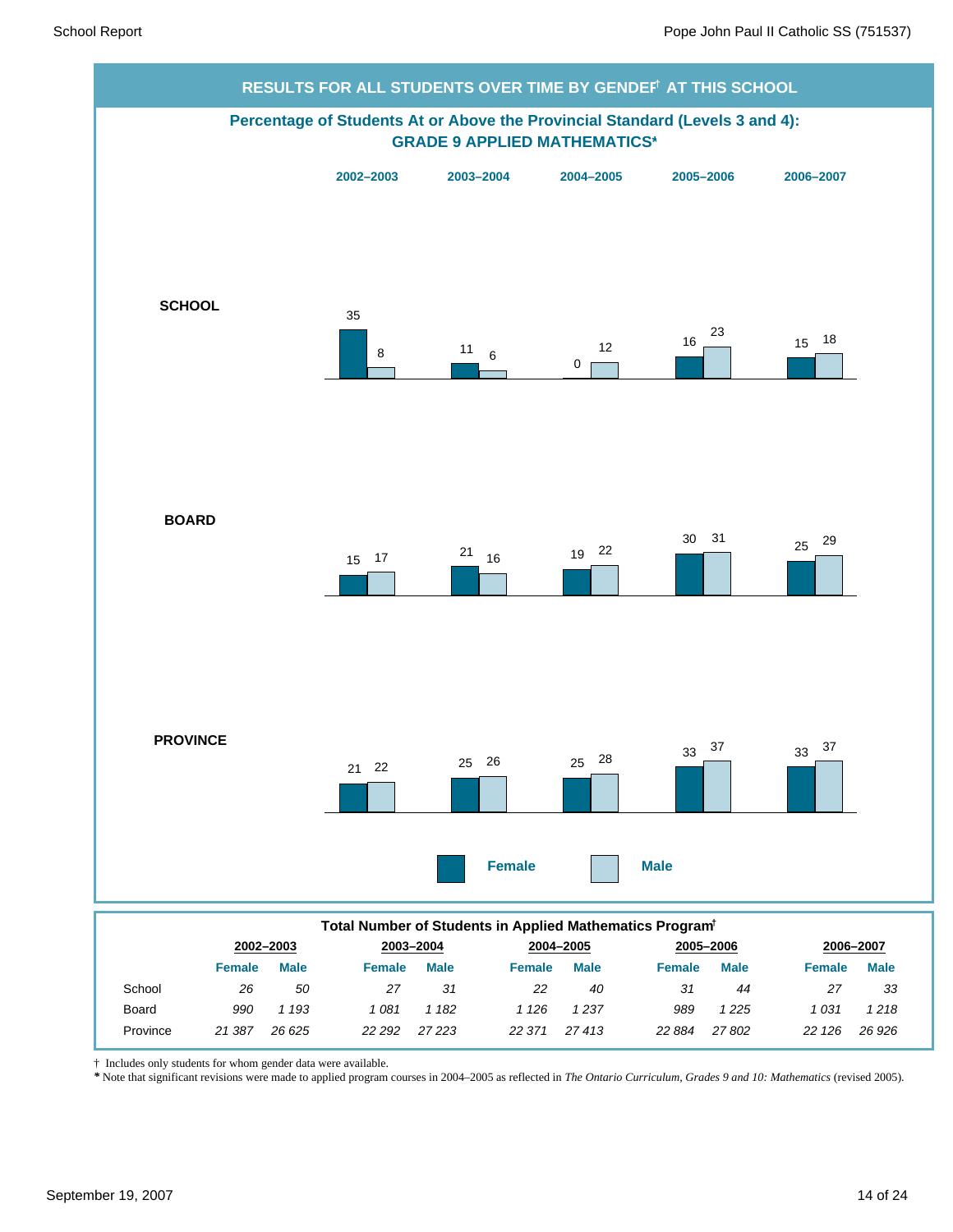

|          | TULAI NUMBER OF OLUGENIS IN ACAGEMIC MAMEMANCS FIOGRAM |             |               |             |         |             |               |             |               |             |  |
|----------|--------------------------------------------------------|-------------|---------------|-------------|---------|-------------|---------------|-------------|---------------|-------------|--|
|          | 2002-2003                                              |             |               | 2003-2004   |         | 2004-2005   |               | 2005-2006   |               | 2006-2007   |  |
|          | <b>Female</b>                                          | <b>Male</b> | <b>Female</b> | <b>Male</b> | Female  | <b>Male</b> | <b>Female</b> | <b>Male</b> | <b>Female</b> | <b>Male</b> |  |
| School   | 124                                                    | 134         | 106           | 126         | 142     | 120         | 115           | 141         | 125           | 140         |  |
| Board    | 2 546                                                  | 2 148       | 2 4 6 2       | 2 1 2 5     | 2 3 3 2 | 2026        | 2425          | 2 2 0 0     | 2 4 8 5       | 2 106       |  |
| Province | 51 352                                                 | 48 750      | 52 104        | 49 916      | 52 030  | 50 129      | 53 183        | 50 228      | 52 887        | 50 122      |  |
|          |                                                        |             |               |             |         |             |               |             |               |             |  |

† Includes only students for whom gender data were available.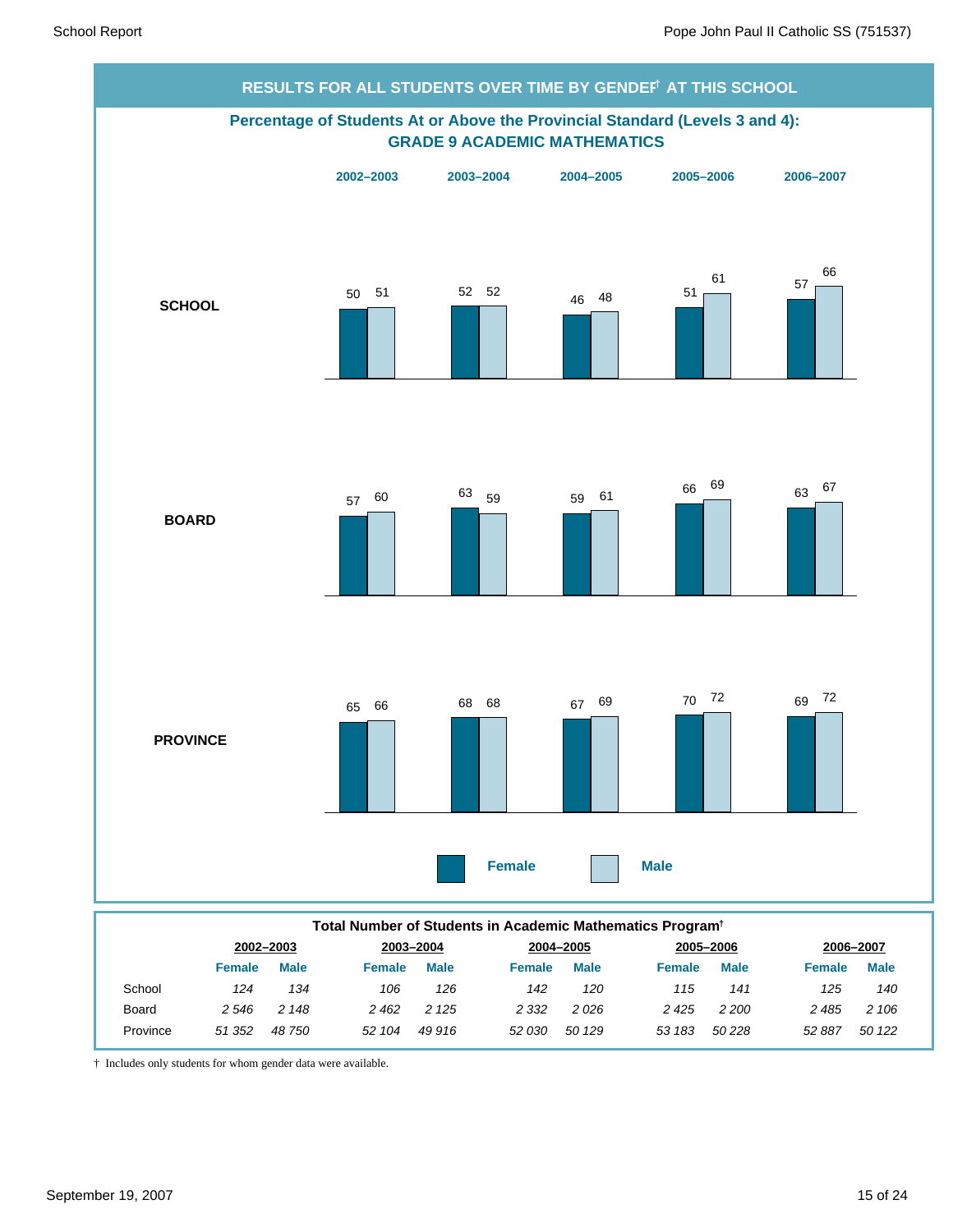| <b>STUDENT QUESTIONNAIRE RESULTS FOR THIS SCHOOL (# = 51)</b>                             |                                                                                    |                                                                                            |  |  |  |  |  |
|-------------------------------------------------------------------------------------------|------------------------------------------------------------------------------------|--------------------------------------------------------------------------------------------|--|--|--|--|--|
| <b>Questionnaire Item</b>                                                                 | <b>Percentage of Students*</b><br>0<br>100                                         |                                                                                            |  |  |  |  |  |
| 1. Degree to which students "agree" or "disagree" with each of the following statements:  |                                                                                    | <b>Number of</b><br><b>Students Who</b><br><b>Answered</b><br>"Strongly Agree<br>or Agree" |  |  |  |  |  |
| I like mathematics.                                                                       | 37<br>24<br>39                                                                     | 19                                                                                         |  |  |  |  |  |
| I am good at mathematics.                                                                 | 41<br>31<br>27                                                                     | 14                                                                                         |  |  |  |  |  |
| I understand most of the mathematics I am taught.                                         | 71<br>14<br>16                                                                     | 36                                                                                         |  |  |  |  |  |
| The mathematics I learn now is very useful for<br>everyday life.                          | 45<br>24<br>31                                                                     | 23                                                                                         |  |  |  |  |  |
| I need to keep taking mathematics for the kind of job I<br>want after I leave school.     | 33<br>41<br>25                                                                     | 21                                                                                         |  |  |  |  |  |
| Mathematics is boring.                                                                    | 43<br>27<br>29                                                                     | 22                                                                                         |  |  |  |  |  |
| Mathematics is an easy subject.                                                           | 18<br>25<br>57                                                                     | 9                                                                                          |  |  |  |  |  |
|                                                                                           | Strongly agree or<br>Disagree or<br><b>Undecided</b><br>strongly disagree<br>agree |                                                                                            |  |  |  |  |  |
| 2. How "easy" or "hard" students find mathematics questions that deal with the following: |                                                                                    | <b>Number of</b><br><b>Students Who</b><br><b>Answered "Very</b><br>Easy or Easy"          |  |  |  |  |  |
| number sense (e.g., operations with integers, rational<br>numbers, exponents)             | 65<br>22<br>10                                                                     | 33                                                                                         |  |  |  |  |  |
| algebra (e.g., solving equations, simplifying<br>expressions with polynomials)            | 20<br>31<br>45                                                                     | 23                                                                                         |  |  |  |  |  |
| linear relations (e.g., scatter plots, lines of best fit)                                 | 53<br>22<br>22                                                                     | 27                                                                                         |  |  |  |  |  |
| measurement (e.g., perimeter, surface area, volume)                                       | 67<br>20<br>8                                                                      | 34                                                                                         |  |  |  |  |  |
| geometry (e.g., angles, quadrilaterals)                                                   | 45<br>29<br>22                                                                     | 23                                                                                         |  |  |  |  |  |
|                                                                                           | <b>I</b>                                                                           |                                                                                            |  |  |  |  |  |
|                                                                                           | <b>Undecided</b><br>Hard or very hard<br>Very easy or easy                         |                                                                                            |  |  |  |  |  |

\* Percentages may not add to 100, due to a lack of or ambiguous responses. Where there is no number in a box, the percentage of responses is smaller than 4.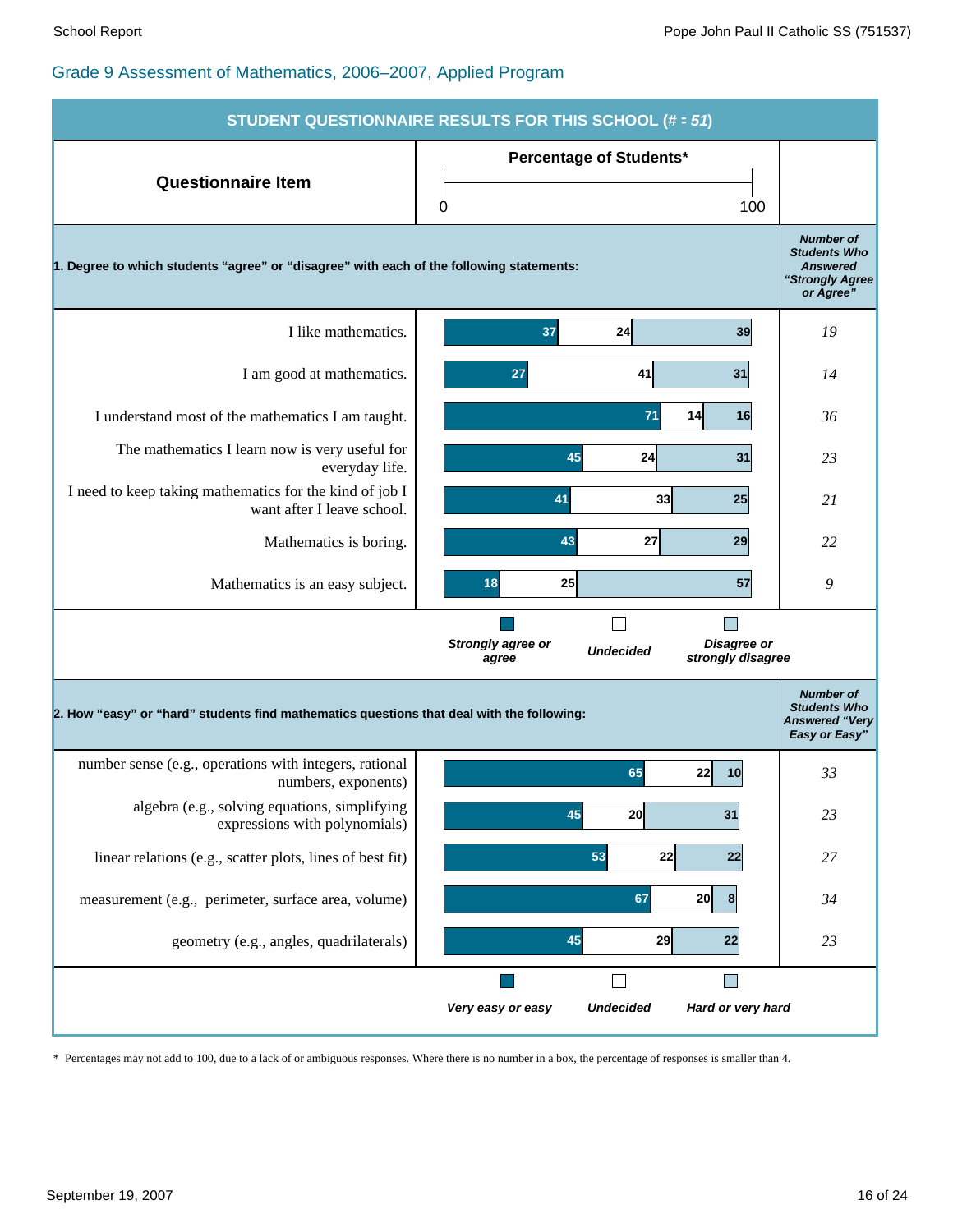| STUDENT QUESTIONNAIRE RESULTS FOR THIS SCHOOL (# = 51)                                                   |                                                                   |                                                                     |  |  |  |  |
|----------------------------------------------------------------------------------------------------------|-------------------------------------------------------------------|---------------------------------------------------------------------|--|--|--|--|
| <b>Questionnaire Item</b>                                                                                | Percentage of Students*                                           |                                                                     |  |  |  |  |
|                                                                                                          | 100<br>0                                                          |                                                                     |  |  |  |  |
| 3. Students have the following at home to use for mathematics school work:                               |                                                                   | <b>Number of</b><br><b>Students Who</b><br><b>Answered</b><br>"Yes" |  |  |  |  |
| a computer                                                                                               | 29<br>65                                                          | 15                                                                  |  |  |  |  |
| a scientific calculator                                                                                  | 78<br>16                                                          | 40                                                                  |  |  |  |  |
| a graphing calculator                                                                                    | 80<br>14                                                          | 7                                                                   |  |  |  |  |
|                                                                                                          | Yes<br>No                                                         |                                                                     |  |  |  |  |
| 4. Amount of time students usually spend on mathematics homework (in or out of school) on any given day: |                                                                   | <b>Number of</b><br><b>Students</b>                                 |  |  |  |  |
| more than 45 minutes                                                                                     | 20                                                                | 10                                                                  |  |  |  |  |
| between 31 and 45 minutes                                                                                | 27                                                                | 14                                                                  |  |  |  |  |
| 30 minutes or less                                                                                       | 33                                                                | 17                                                                  |  |  |  |  |
| mathematics homework not usually assigned                                                                | 14                                                                | 7                                                                   |  |  |  |  |
|                                                                                                          | 5. How often students complete all of their mathematics homework: |                                                                     |  |  |  |  |
| never or seldom                                                                                          | 16                                                                | 8                                                                   |  |  |  |  |
| sometimes                                                                                                | 31                                                                | 16                                                                  |  |  |  |  |
| often or always                                                                                          | 49                                                                | 25                                                                  |  |  |  |  |
| 6. How often students have been absent from their Grade 9 mathematics class this year:                   |                                                                   |                                                                     |  |  |  |  |
| never                                                                                                    | 22                                                                | 11                                                                  |  |  |  |  |
| one to four times                                                                                        | 41                                                                | 21                                                                  |  |  |  |  |
| five to nine times                                                                                       | 25                                                                | 13                                                                  |  |  |  |  |
| 10 or more times                                                                                         | 8                                                                 | $\overline{4}$                                                      |  |  |  |  |

\* Percentages may not add to 100, due to a lack of or ambiguous responses. Where there is no number in a box, the percentage of responses is smaller than 4.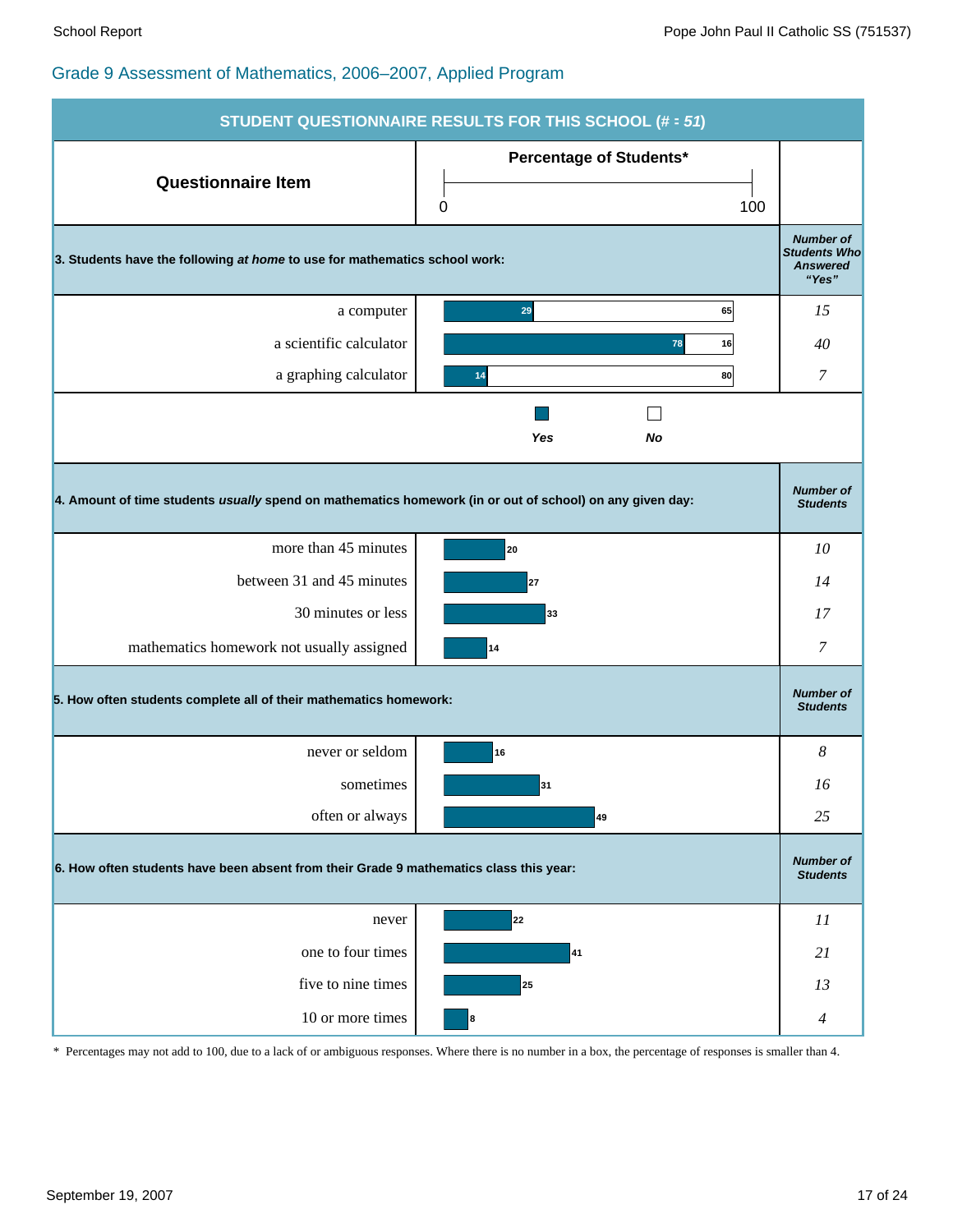| STUDENT QUESTIONNAIRE RESULTS FOR THIS SCHOOL (# = 51)                              |                                     |                                     |  |  |  |
|-------------------------------------------------------------------------------------|-------------------------------------|-------------------------------------|--|--|--|
| <b>Questionnaire Item</b>                                                           | Percentage of Students*<br>0<br>100 |                                     |  |  |  |
| 7. How often students have been late for their Grade 9 mathematics class this year: |                                     |                                     |  |  |  |
| never                                                                               | 39                                  | 20                                  |  |  |  |
| one to four times                                                                   | 33                                  | 17                                  |  |  |  |
| five to nine times                                                                  | 20                                  | 10                                  |  |  |  |
| 10 or more times                                                                    | $\vert 4$                           | $\overline{c}$                      |  |  |  |
| 8. Language(s) students speak at home:                                              |                                     | <b>Number of</b><br><b>Students</b> |  |  |  |
| only or mostly English                                                              | 75                                  | 38                                  |  |  |  |
| another language (or languages) as often as English                                 | 14                                  | 7                                   |  |  |  |
| only or mostly another language (or other languages)                                | 8                                   | $\overline{4}$                      |  |  |  |
| 9. Number of elementary schools (kindergarten to Grade 8) attended:                 |                                     | <b>Number of</b><br><b>Students</b> |  |  |  |
| one or two schools                                                                  | 63                                  | 32                                  |  |  |  |
| three schools                                                                       | 16                                  | $\boldsymbol{8}$                    |  |  |  |
| four schools                                                                        | 6                                   | $\mathfrak{Z}$                      |  |  |  |
| five schools or more                                                                | $12$                                | $\boldsymbol{\delta}$               |  |  |  |

\* Percentages may not add to 100, due to a lack of or ambiguous responses.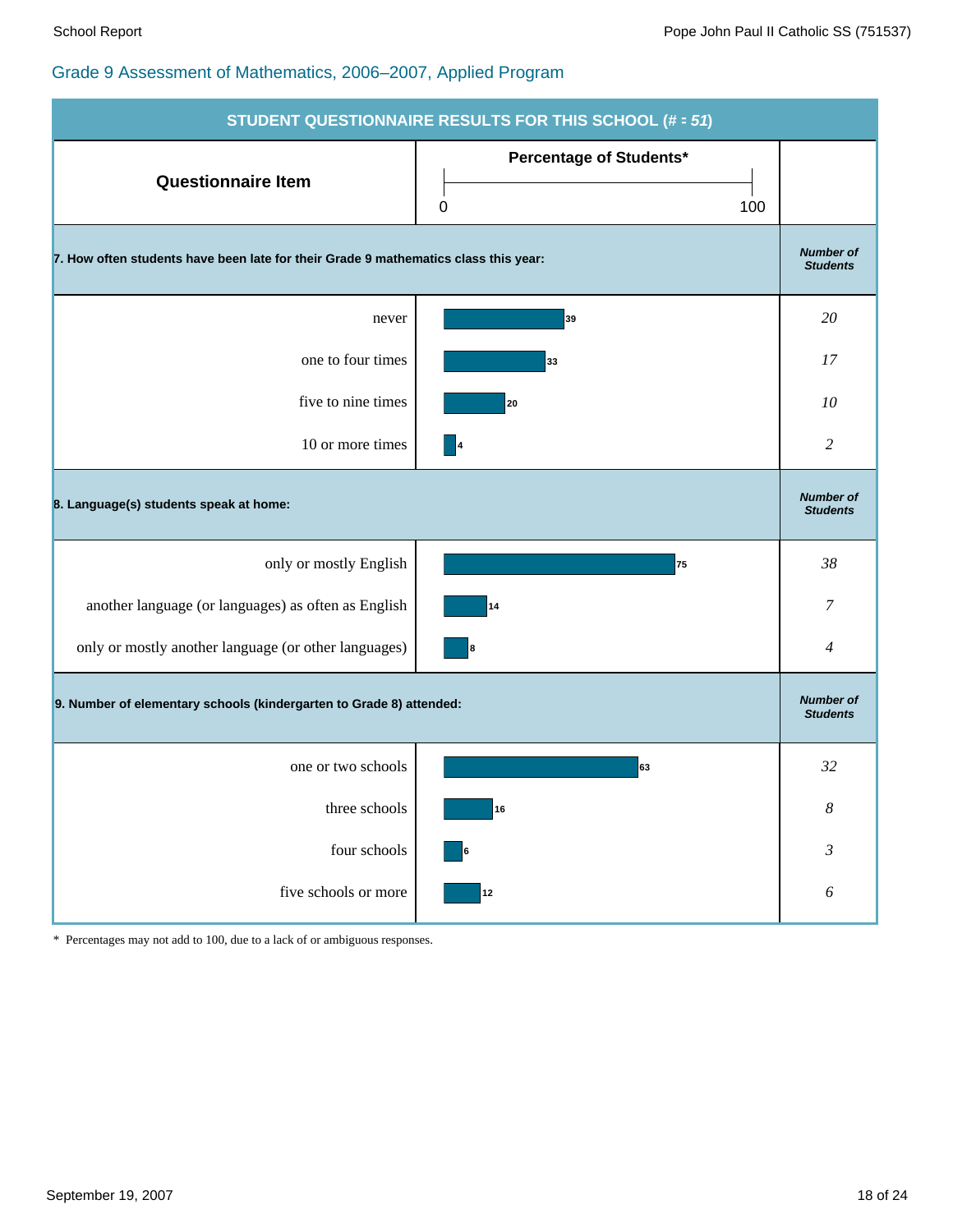|                                                                                                                                                       | <b>School</b>                                               |                               | <b>Board</b>                                 |                                                       |                                | <b>Province</b>                    |                                |                           |                      |
|-------------------------------------------------------------------------------------------------------------------------------------------------------|-------------------------------------------------------------|-------------------------------|----------------------------------------------|-------------------------------------------------------|--------------------------------|------------------------------------|--------------------------------|---------------------------|----------------------|
| <b>STUDENT QUESTIONNAIRE RESULTS</b><br>FOR SCHOOL, BOARD AND PROVINCE<br>(all students, female, male)                                                | <b>Students</b><br>$\overline{5}$<br>$\, \rm{II}$<br>₹<br>共 | Female<br>21)<br>$\,$ II<br>共 | $= 30$<br>ٶ<br>$\bar{\bar{\mathbf{z}}}$<br># | <b>Students</b><br>1956)<br>$\rm H$<br>$\bar{a}$<br>共 | 908)<br>Female<br>$\,$ II<br>共 | $= 1048$<br>Male <sup>*</sup><br>进 | All Students<br>$= 42804$<br>巷 | $= 19453$<br>Female*<br>违 | $# = 23331$<br>Male* |
| Percentage of students indicating that they "strongly agree" or "agree" with each of the following statements:                                        |                                                             |                               |                                              |                                                       |                                |                                    |                                |                           |                      |
| I like mathematics.                                                                                                                                   | 37%                                                         | 29%                           | 43%                                          | 37%                                                   | 30%                            | 42%                                | 34%                            | 28%                       | 40%                  |
| I am good at mathematics.                                                                                                                             | 27%                                                         | 29%                           | 27%                                          | 30%                                                   | 23%                            | 36%                                | 34%                            | 25%                       | 41%                  |
| I understand most of the mathematics I am taught.                                                                                                     | 71%                                                         | 76%                           | 67%                                          | 61%                                                   | 59%                            | 62%                                | 61%                            | 57%                       | 65%                  |
| The mathematics I learn now is very useful for everyday life.                                                                                         | 45%                                                         | 48%                           | 43%                                          | 48%                                                   | 47%                            | 50%                                | 40%                            | 36%                       | 42%                  |
| I need to keep taking mathematics for the kind of job I want<br>after I leave school.                                                                 | 41%                                                         | 33%                           | 47%                                          | 44%                                                   | 42%                            | 46%                                | 43%                            | 38%                       | 46%                  |
| Mathematics is boring.                                                                                                                                | 43%                                                         | 48%                           | 40%                                          | 36%                                                   | 37%                            | 34%                                | 43%                            | 44%                       | 41%                  |
| Mathematics is an easy subject.                                                                                                                       | 18%                                                         | 14%                           | 20%                                          | 17%                                                   | 14%                            | 21%                                | 22%                            | 16%                       | 26%                  |
| Percentage of students indicating that the following are "very easy" or "easy":                                                                       |                                                             |                               |                                              |                                                       |                                |                                    |                                |                           |                      |
| number sense                                                                                                                                          | 65%                                                         | 67%                           | 63%                                          | 49%                                                   | 47%                            | 50%                                | 46%                            | 43%                       | 49%                  |
| algebra∥                                                                                                                                              | 45%                                                         | 43%                           | 47%                                          | 41%                                                   | 41%                            | 41%                                | 42%                            | 43%                       | 42%                  |
| linear relations                                                                                                                                      | 53%                                                         | 67%                           | 43%                                          | 61%                                                   | 61%                            | 61%                                | 61%                            | 59%                       | 61%                  |
| measurement                                                                                                                                           | 67%                                                         | 71%                           | 63%                                          | 61%                                                   | 61%                            | 62%                                | 64%                            | 63%                       | 65%                  |
| geometry                                                                                                                                              | 45%                                                         | 38%                           | 50%                                          | 37%                                                   | 36%                            | 39%                                | 42%                            | 37%                       | 46%                  |
| Percentage of students indicating they have the following at home to use for mathematics school work:                                                 |                                                             |                               |                                              |                                                       |                                |                                    |                                |                           |                      |
| a computer                                                                                                                                            | 29%                                                         | 29%                           | 30%                                          | 42%                                                   | 43%                            | 40%                                | 42%                            | 43%                       | 42%                  |
| a scientific calculator                                                                                                                               | 78%                                                         | 86%                           | 73%                                          | 77%                                                   | 81%                            | 74%                                | 72%                            | 76%                       | 70%                  |
| a graphing calculator                                                                                                                                 | 14%                                                         | 10%                           | 17%                                          | 13%                                                   | 12%                            | 14%                                | 8%                             | 7%                        | 9%                   |
| Percentage of students indicating they usually spend the following amounts of time on mathematics homework<br>(in or out of school) on any given day: |                                                             |                               |                                              |                                                       |                                |                                    |                                |                           |                      |
| 30 minutes or less                                                                                                                                    | 33%                                                         | 10%                           | 50%                                          | 44%                                                   | 39%                            | 48%                                | 46%                            | 45%                       | 47%                  |
| more than 30 minutes                                                                                                                                  | 47%                                                         | 71%                           | 30%                                          | 46%                                                   | 53%                            | 41%                                | 35%                            | 38%                       | 31%                  |
| mathematics homework not usually assigned                                                                                                             |                                                             | 14%                           | 13%                                          | 8%                                                    | 7%                             | 9%                                 | 18%                            | 15%                       | 19%                  |
| Percentage of students indicating they complete all of their mathematics homework                                                                     |                                                             |                               |                                              |                                                       |                                |                                    |                                |                           |                      |
| never or seldom.                                                                                                                                      | 16%                                                         | $10\%$                        | 20%                                          | 14%                                                   | $10\%$                         | 17%                                | $16\%$                         | 13%                       | 18%                  |
| sometimes, often or always.                                                                                                                           | 80%                                                         | 86%                           | 77%                                          | 84%                                                   | 88%                            | 81%                                | 82%                            | 85%                       | 80%                  |
| Percentage of students indicating they have been absent from their mathematics class this year                                                        |                                                             |                               |                                              |                                                       |                                |                                    |                                |                           |                      |
| four times or less.                                                                                                                                   | 63%                                                         | 67%                           | 60%                                          | 62%                                                   | 61%                            | 63%                                | 59%                            | 57%                       | 61%                  |
| five times or more.                                                                                                                                   | 33%                                                         | 29%                           | 37%                                          | 36%                                                   | 38%                            | 35%                                | 39%                            | 42%                       | 38%                  |
| Percentage of students indicating how often they have been late for their mathematics class this year                                                 |                                                             |                               |                                              |                                                       |                                |                                    |                                |                           |                      |
| four times or less.                                                                                                                                   | 73%                                                         | 67%                           | 77%                                          | 70%                                                   | 72%                            | 68%                                | 70%                            | 71%                       | 69%                  |
| five times or more.                                                                                                                                   | 24%                                                         | 29%                           | 20%                                          | 28%                                                   | 27%                            | 30%                                | 28%                            | 27%                       | 29%                  |
| Percentage of students indicating that they speak the following language(s) at home:                                                                  |                                                             |                               |                                              |                                                       |                                |                                    |                                |                           |                      |
| only or mostly English                                                                                                                                | 75%                                                         | 76%                           | 73%                                          | 58%                                                   | 57%                            | 58%                                | 82%                            | 82%                       | 81%                  |
| another language (or languages) as often as English                                                                                                   | 14%                                                         | 14%                           | 13%                                          | 25%                                                   | 26%                            | 23%                                | 10%                            | 11%                       | 10%                  |
| only or mostly another language (or other languages)                                                                                                  | 8%                                                          | 5%                            | 10%                                          | 16%                                                   | 16%                            | 17%                                | 6%                             | 5%                        | 7%                   |
| Percentage of students indicating that from kindergarten to Grade 8 they attended                                                                     |                                                             |                               |                                              |                                                       |                                |                                    |                                |                           |                      |
| three or more elementary schools.                                                                                                                     | 33%                                                         | 33%                           | 33%                                          | 29%                                                   | 31%                            | 27%                                | 40%                            | 41%                       | 40%                  |

\* Includes only students for whom gender data were available.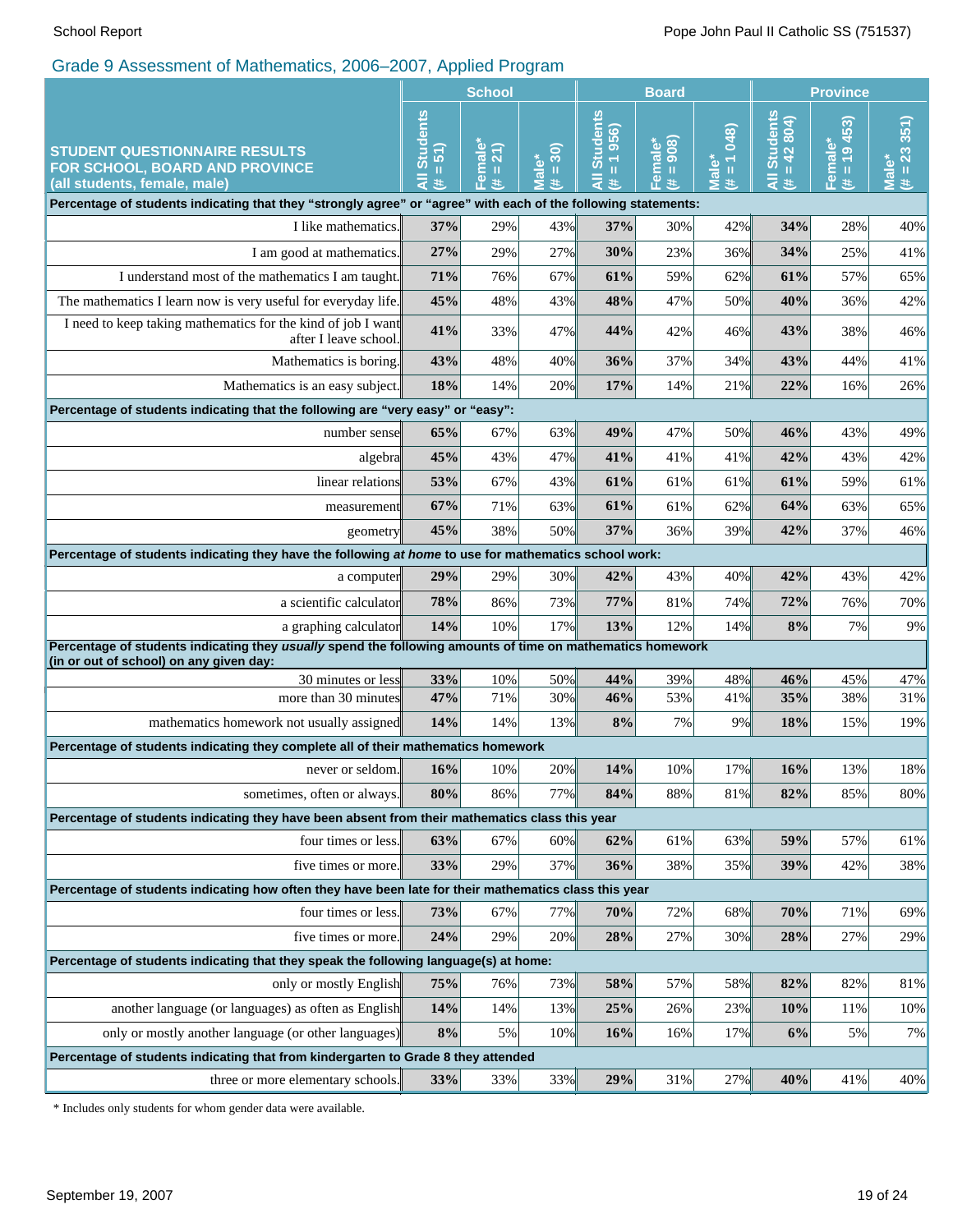

\* Percentages may not add to 100, due to a lack of or ambiguous responses. Where there is no number in a box, the percentage of responses is smaller than 4.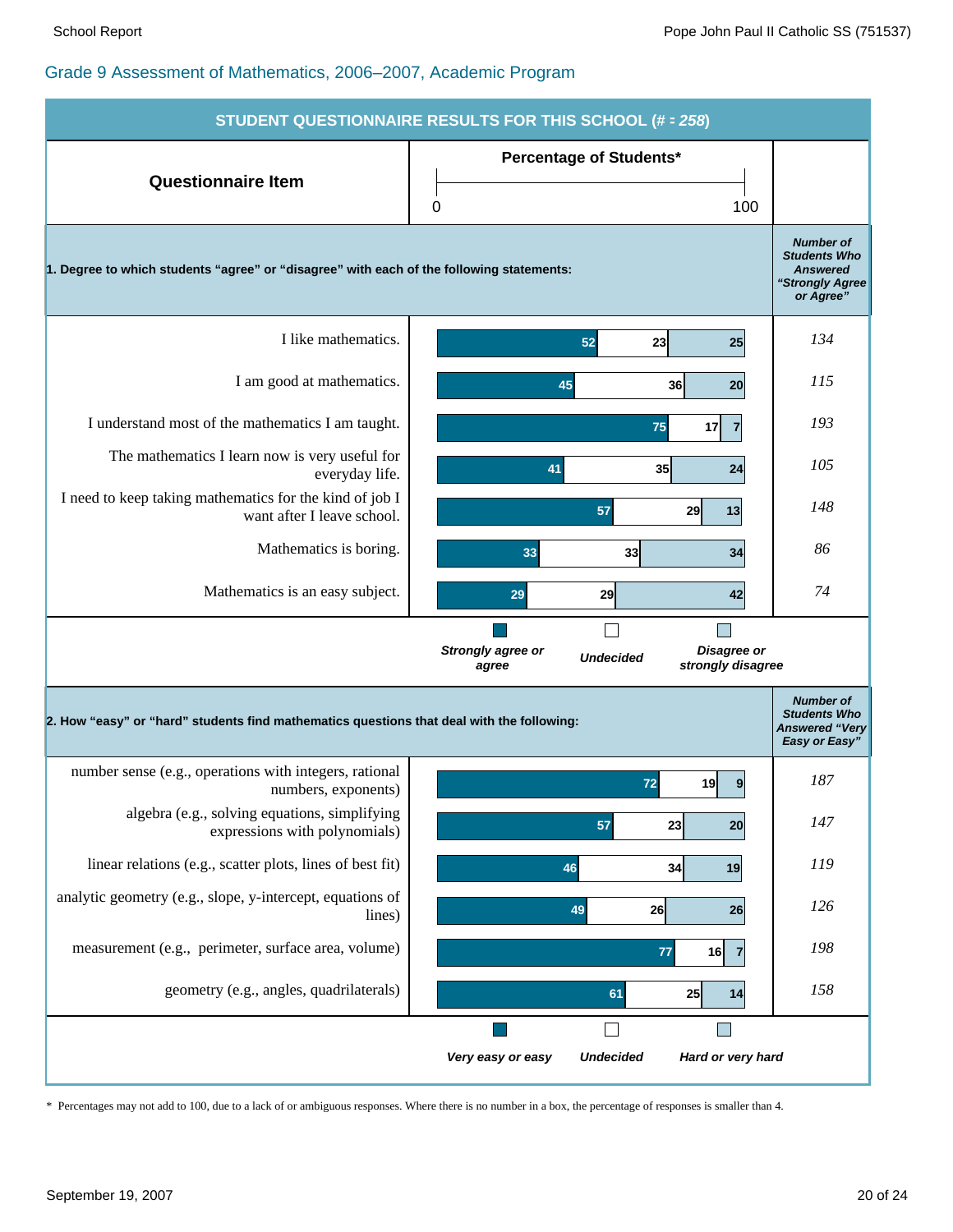| <b>STUDENT QUESTIONNAIRE RESULTS FOR THIS SCHOOL (# = 258)</b>                                           |                                            |                                                                     |  |  |  |
|----------------------------------------------------------------------------------------------------------|--------------------------------------------|---------------------------------------------------------------------|--|--|--|
| <b>Questionnaire Item</b>                                                                                | <b>Percentage of Students*</b><br>100<br>0 |                                                                     |  |  |  |
| 3. Students have the following at home to use for mathematics school work:                               |                                            | <b>Number of</b><br><b>Students Who</b><br><b>Answered</b><br>"Yes" |  |  |  |
| a computer                                                                                               | 51<br>48                                   | 132                                                                 |  |  |  |
| a scientific calculator                                                                                  | 85<br>14                                   | 220                                                                 |  |  |  |
| a graphing calculator                                                                                    | 90<br>9                                    | 23                                                                  |  |  |  |
|                                                                                                          | Yes<br>No                                  |                                                                     |  |  |  |
| 4. Amount of time students usually spend on mathematics homework (in or out of school) on any given day: |                                            | <b>Number of</b><br><b>Students</b>                                 |  |  |  |
| more than 45 minutes                                                                                     | 34                                         | 87                                                                  |  |  |  |
| between 31 and 45 minutes                                                                                | 38                                         | 99                                                                  |  |  |  |
| 30 minutes or less                                                                                       | 27                                         | 69                                                                  |  |  |  |
| mathematics homework not usually assigned                                                                | $\parallel$ <1                             | 1                                                                   |  |  |  |
| 5. How often students complete all of their mathematics homework:                                        |                                            | <b>Number of</b><br><b>Students</b>                                 |  |  |  |
| never or seldom                                                                                          | 11                                         | 28                                                                  |  |  |  |
| sometimes                                                                                                | 28                                         | 73                                                                  |  |  |  |
| often or always                                                                                          | 60                                         | 155                                                                 |  |  |  |
| 6. How often students have been absent from their Grade 9 mathematics class this year:                   |                                            |                                                                     |  |  |  |
| never                                                                                                    | 25                                         | 64                                                                  |  |  |  |
| one to four times                                                                                        | 54                                         | 140                                                                 |  |  |  |
| five to nine times                                                                                       | 14                                         | 37                                                                  |  |  |  |
| 10 or more times                                                                                         | 6                                          | 15                                                                  |  |  |  |

\* Percentages may not add to 100, due to a lack of or ambiguous responses. Where there is no number in a box, the percentage of responses is smaller than 4.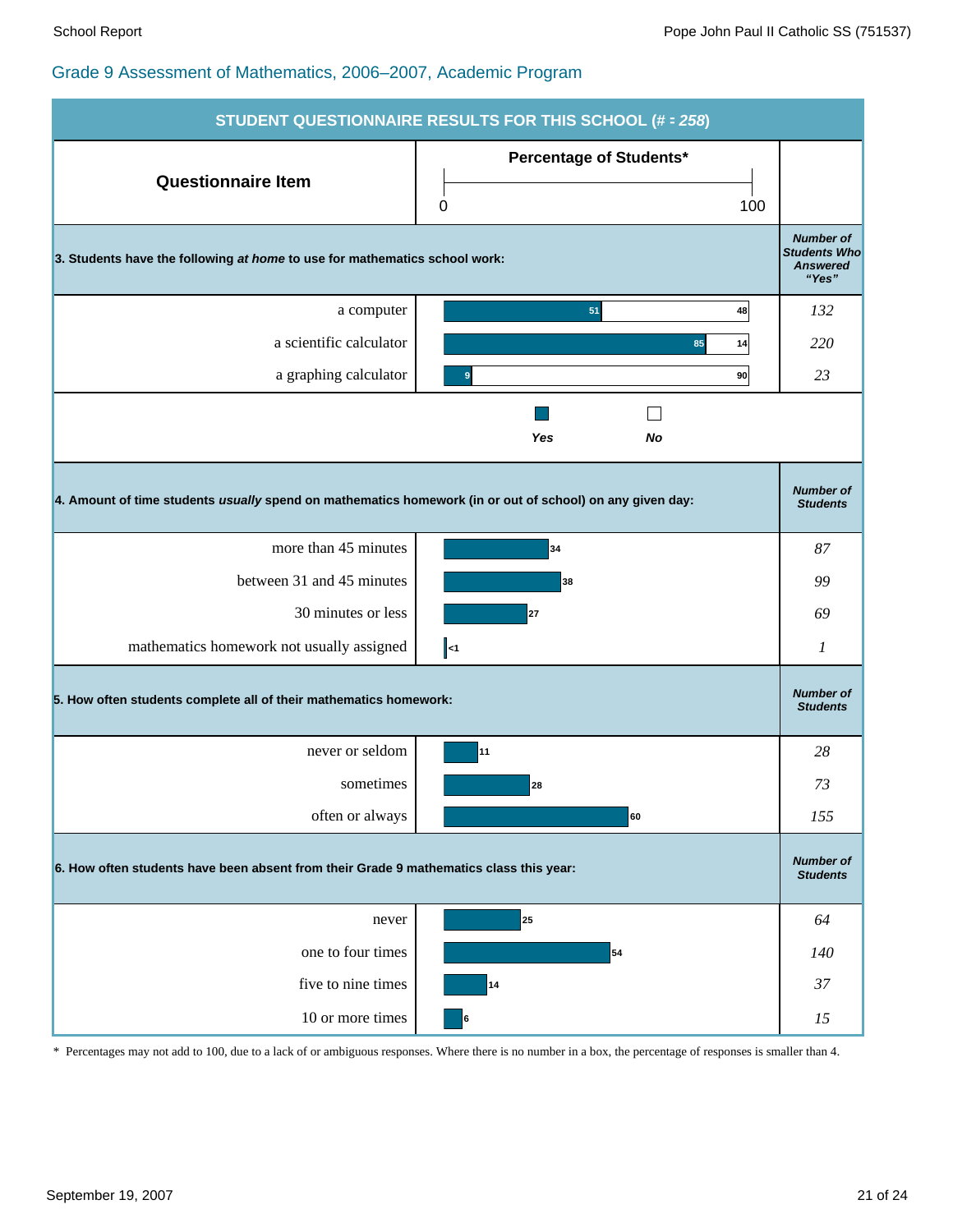| <b>STUDENT QUESTIONNAIRE RESULTS FOR THIS SCHOOL (# = 258)</b>                      |                                     |                                     |  |  |  |
|-------------------------------------------------------------------------------------|-------------------------------------|-------------------------------------|--|--|--|
| <b>Questionnaire Item</b>                                                           | Percentage of Students*<br>0<br>100 |                                     |  |  |  |
| 7. How often students have been late for their Grade 9 mathematics class this year: |                                     |                                     |  |  |  |
| never                                                                               | 62                                  | 161                                 |  |  |  |
| one to four times                                                                   | 30                                  | 78                                  |  |  |  |
| five to nine times                                                                  | $\vert$ 3                           | 9                                   |  |  |  |
| 10 or more times                                                                    | 3                                   | 8                                   |  |  |  |
| 8. Language(s) students speak at home:                                              |                                     | <b>Number of</b><br><b>Students</b> |  |  |  |
| only or mostly English                                                              | 71                                  | 183                                 |  |  |  |
| another language (or languages) as often as English                                 | 20                                  | 52                                  |  |  |  |
| only or mostly another language (or other languages)                                | 8                                   | 21                                  |  |  |  |
| 9. Number of elementary schools (kindergarten to Grade 8) attended:                 |                                     | <b>Number of</b><br><b>Students</b> |  |  |  |
| one or two schools                                                                  | 61                                  | 158                                 |  |  |  |
| three schools                                                                       | 19                                  | $50\,$                              |  |  |  |
| four schools                                                                        | 11                                  | $28\,$                              |  |  |  |
| five schools or more                                                                | 8                                   | $20\,$                              |  |  |  |

\* Percentages may not add to 100, due to a lack of or ambiguous responses.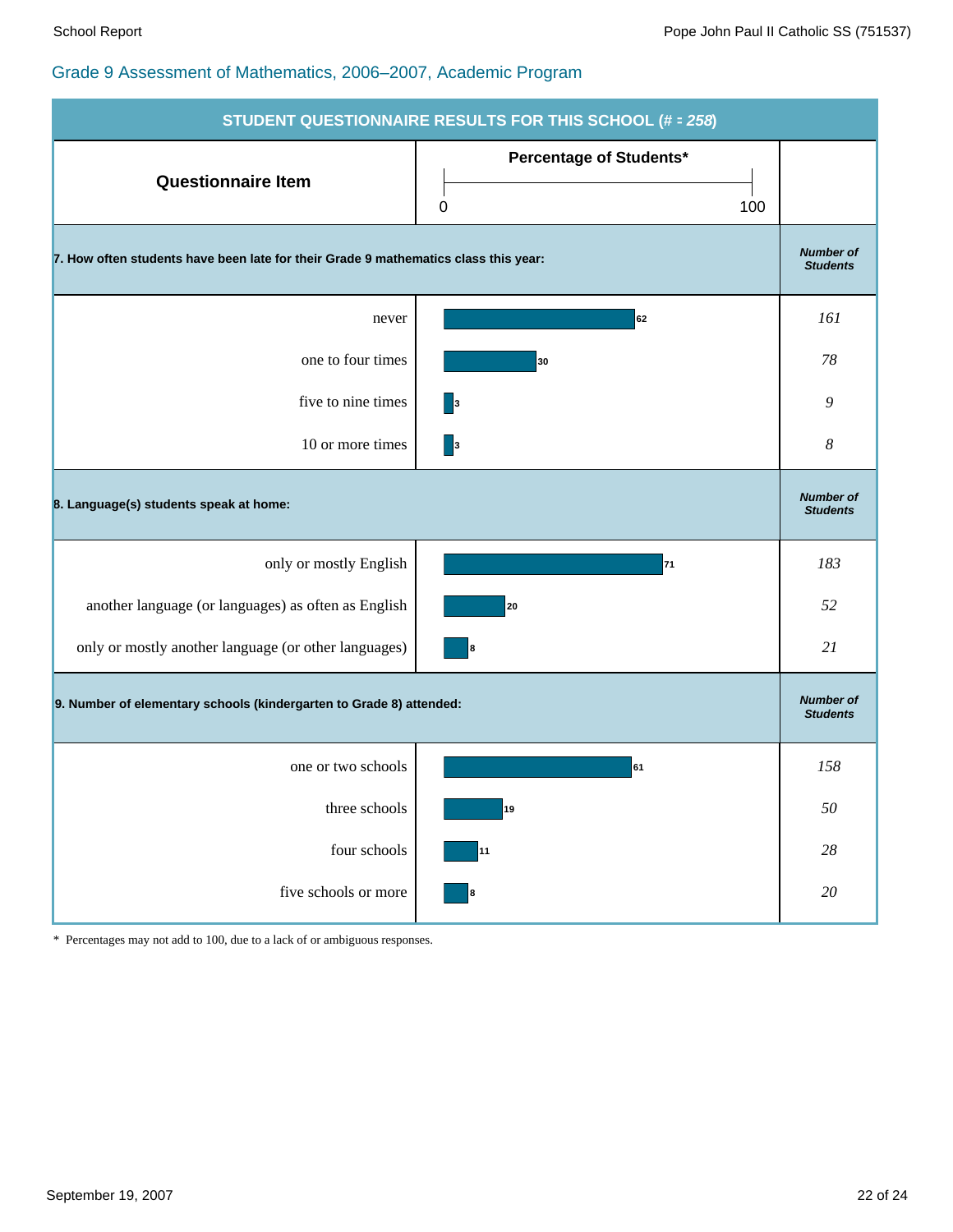|                                                                                                                                                       | <b>School</b>                                      |                                             | <b>Board</b>                         |                                                                      |                                                                 | <b>Province</b>             |                                             |                                                    |                                 |
|-------------------------------------------------------------------------------------------------------------------------------------------------------|----------------------------------------------------|---------------------------------------------|--------------------------------------|----------------------------------------------------------------------|-----------------------------------------------------------------|-----------------------------|---------------------------------------------|----------------------------------------------------|---------------------------------|
| <b>STUDENT QUESTIONNAIRE RESULTS</b><br>FOR SCHOOL, BOARD AND PROVINCE<br>(all students, female, male)                                                | <b>Students</b><br>258)<br>$\mathsf{II}$<br>₹<br>共 | 122)<br>Female <sup>*</sup><br>$\,$ II<br>共 | 136)<br><b>Male*</b><br>$\,$ II<br>井 | <b>Students</b><br>400)<br>$\blacktriangleleft$<br>$\,$ II<br>₹<br>共 | 393)<br>Female*<br>$\overline{\mathbf{N}}$<br>$\mathbf{u}$<br>共 | $# = 2 007$<br><b>Male*</b> | <b>Students</b><br>$= 98764$<br>।<br>द<br>共 | 835)<br>Female*<br>$\overline{50}$<br>$\rm H$<br>£ | $(\pm = 47929)$<br><b>Male*</b> |
| Percentage of students indicating that they "strongly agree" or "agree" with each of the following statements:                                        |                                                    |                                             |                                      |                                                                      |                                                                 |                             |                                             |                                                    |                                 |
| I like mathematics.                                                                                                                                   | 52%                                                | 49%                                         | 54%                                  | 53%                                                                  | 49%                                                             | 58%                         | 52%                                         | 47%                                                | 57%                             |
| I am good at mathematics.                                                                                                                             | 45%                                                | 36%                                         | 52%                                  | 45%                                                                  | 38%                                                             | 54%                         | 50%                                         | 43%                                                | 57%                             |
| I understand most of the mathematics I am taught.                                                                                                     | 75%                                                | 72%                                         | 77%                                  | 71%                                                                  | 69%                                                             | 73%                         | 71%                                         | 67%                                                | 74%                             |
| The mathematics I learn now is very useful for everyday life.                                                                                         | 41%                                                | 42%                                         | 40%                                  | 41%                                                                  | 40%                                                             | 42%                         | 36%                                         | 33%                                                | 39%                             |
| I need to keep taking mathematics for the kind of job I want<br>after I leave school.                                                                 | 57%                                                | 54%                                         | 60%                                  | 56%                                                                  | 54%                                                             | 59%                         | 55%                                         | 53%                                                | 58%                             |
| Mathematics is boring.                                                                                                                                | 33%                                                | 28%                                         | 38%                                  | 27%                                                                  | 26%                                                             | 27%                         | 31%                                         | 31%                                                | 32%                             |
| Mathematics is an easy subject.                                                                                                                       | 29%                                                | 20%                                         | 36%                                  | 24%                                                                  | 20%                                                             | 30%                         | 27%                                         | 22%                                                | 32%                             |
| Percentage of students indicating that the following are "very easy" or "easy":                                                                       |                                                    |                                             |                                      |                                                                      |                                                                 |                             |                                             |                                                    |                                 |
| number sense                                                                                                                                          | 72%                                                | 66%                                         | 78%                                  | 70%                                                                  | 67%                                                             | 74%                         | 67%                                         | 64%                                                | 70%                             |
| algebra                                                                                                                                               | 57%                                                | 57%                                         | 57%                                  | 60%                                                                  | 61%                                                             | 58%                         | 60%                                         | 61%                                                | 59%                             |
| linear relations                                                                                                                                      | 46%                                                | 42%                                         | 50%                                  | 47%                                                                  | 46%                                                             | 49%                         | 48%                                         | 45%                                                | 51%                             |
| analytic geometry                                                                                                                                     |                                                    | 48%                                         | 49%                                  | 43%                                                                  | 43%                                                             | 44%                         | 41%                                         | 38%                                                | 44%                             |
| measurement                                                                                                                                           | 77%                                                | 83%                                         | 71%                                  | 75%                                                                  | 74%                                                             | 76%                         | 75%                                         | 73%                                                | 77%                             |
| geometry                                                                                                                                              | 61%                                                | 61%                                         | 61%                                  | 60%                                                                  | 58%                                                             | 63%                         | 63%                                         | 60%                                                | 67%                             |
| Percentage of students indicating they have the following at home to use for mathematics school work:                                                 |                                                    |                                             |                                      |                                                                      |                                                                 |                             |                                             |                                                    |                                 |
| a computer                                                                                                                                            | 51%                                                | 49%                                         | 53%                                  | 49%                                                                  | 48%                                                             | 49%                         | 52%                                         | 54%                                                | 51%                             |
| a scientific calculator                                                                                                                               | 85%<br>9%                                          | 89%                                         | 82%                                  | 86%                                                                  | 89%                                                             | 83%                         | 86%                                         | 88%                                                | 83%                             |
| a graphing calculator                                                                                                                                 |                                                    | 8%                                          | 10%                                  | 15%                                                                  | 16%                                                             | 14%                         | 9%                                          | 8%                                                 | 9%                              |
| Percentage of students indicating they usually spend the following amounts of time on mathematics homework<br>(in or out of school) on any given day: |                                                    |                                             |                                      |                                                                      |                                                                 |                             |                                             |                                                    |                                 |
| 30 minutes or less                                                                                                                                    | 27%                                                | 17%                                         | 35%                                  | 31%                                                                  | 25%                                                             | 38%                         | 38%                                         | 32%                                                | 44%                             |
| more than 30 minutes                                                                                                                                  |                                                    | 82%                                         | 63%                                  | 66%                                                                  | 73%                                                             | 58%                         | 58%                                         | 65%                                                | 51%                             |
| mathematics homework not usually assigned                                                                                                             |                                                    | 0%                                          | 1%                                   | 2%                                                                   | 2%                                                              | 2%                          | 3%                                          | 2%                                                 | 4%                              |
| Percentage of students indicating they complete all of their mathematics homework                                                                     |                                                    |                                             |                                      |                                                                      |                                                                 |                             |                                             |                                                    |                                 |
| never or seldom.                                                                                                                                      | 11%                                                | 9%                                          | 12%                                  | 11%                                                                  | 9%                                                              | 13%                         | 12%                                         | 9%                                                 | 15%                             |
| sometimes, often or always.                                                                                                                           | 88%                                                | 90%                                         | 87%                                  | 88%                                                                  | 90%                                                             | 85%                         | 87%                                         | 90%                                                | 84%                             |
| Percentage of students indicating they have been absent from their mathematics class this year                                                        |                                                    |                                             |                                      |                                                                      |                                                                 |                             |                                             |                                                    |                                 |
| four times or less.                                                                                                                                   | 79%                                                | 79%                                         | 79%                                  | 76%                                                                  | 74%                                                             | 77%                         | 73%                                         | 72%                                                | 74%                             |
| five times or more.                                                                                                                                   | 20%                                                | 20%                                         | 20%                                  | 23%                                                                  | 24%                                                             | 21%                         | 25%                                         | 26%                                                | 24%                             |
| Percentage of students indicating how often they have been late for their mathematics class this year                                                 |                                                    |                                             |                                      |                                                                      |                                                                 |                             |                                             |                                                    |                                 |
| four times or less.                                                                                                                                   | 93%                                                | 91%                                         | 94%                                  | 85%                                                                  | 86%                                                             | 83%                         | 84%                                         | 86%                                                | 83%                             |
| five times or more.                                                                                                                                   | 7%                                                 | $8\%$                                       | $5\%$                                | 14%                                                                  | 12%                                                             | 15%                         | 14%                                         | 13%                                                | 15%                             |
| Percentage of students indicating that they speak the following language(s) at home:                                                                  |                                                    |                                             |                                      |                                                                      |                                                                 |                             |                                             |                                                    |                                 |
| only or mostly English                                                                                                                                | 71%                                                | 69%                                         | 73%                                  | 63%                                                                  | 63%                                                             | 63%                         | 77%                                         | 77%                                                | 76%                             |
| another language (or languages) as often as English                                                                                                   | 20%                                                | 20%                                         | 21%                                  | 22%                                                                  | 23%                                                             | 21%                         | 13%                                         | 14%                                                | 13%                             |
| only or mostly another language (or other languages)                                                                                                  | 8%                                                 | 11%                                         | 6%                                   | 13%                                                                  | 13%                                                             | 14%                         | 9%                                          | 8%                                                 | 10%                             |
| Percentage of students indicating that from kindergarten to Grade 8 they attended                                                                     |                                                    |                                             |                                      |                                                                      |                                                                 |                             |                                             |                                                    |                                 |
| three or more elementary schools.                                                                                                                     | 38%                                                | 40%                                         | 36%                                  | 26%                                                                  | 26%                                                             | 26%                         | 35%                                         | 35%                                                | 35%                             |

\* Includes only students for whom gender data were available.